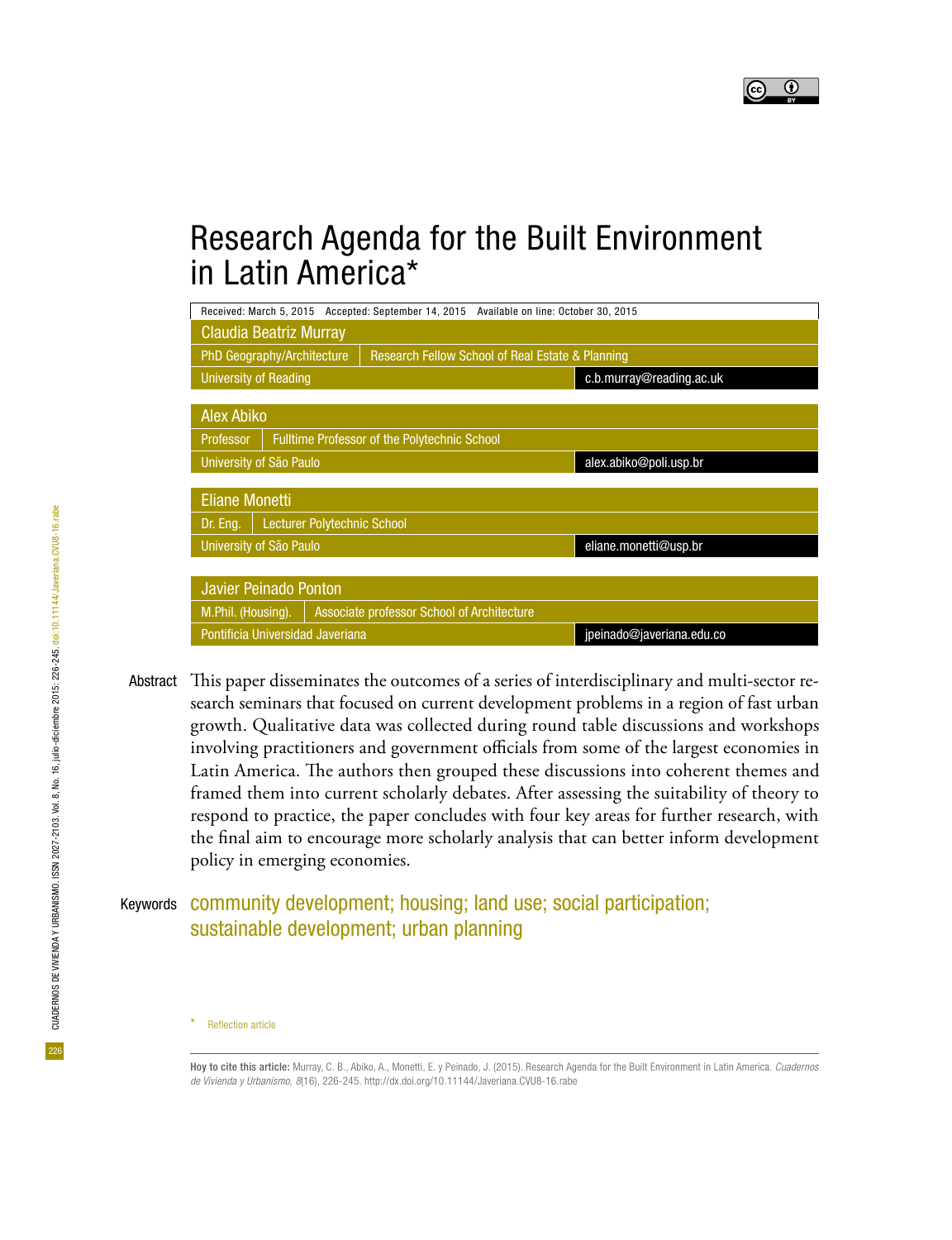# Agenda de investigación para el urbanismo en América Latina

Este artículo divulga los resultados de una serie de seminarios interdisciplinares y multi-Resumen sectoriales de investigación que se enfocaron en los problemas actuales de una región en rápido crecimiento urbano. Se recogió información cualitativa sobre varias de las mayores economías de América Latina, se hicieron mesas redondas y talleres que incluían profesionales en ejercicio y funcionarios estatales. Los autores agruparon estas discusiones por temas y los enmarcaron en debates académicos contemporáneos. Tras estimar la aptitud de la teoría para responder en la práctica, el artículo concluye planteando cuatro áreas clave para seguir investigando, con el propósito final de incrementar el análisis académico capaz de informar mejor sobre las políticas de desarrollo de las economías emergentes.

desarrollo sostenible; vivienda; planificación urbana; uso de la tierra; desarrollo comunitario; participación social Palabras clave

# Agenda de pesquisa para o urbanismo na América Latina

Este artigo trás os resultados de uma série de seminários de pesquisa interdisciplinares e Resumo multisetoriais que contemplaram os atuais problemas de desenvolvimento em uma região de rápido crescimento urbano. Foram coletados dados qualitativos ao longo das discussões em mesas redondas e em oficinas de trabalho em que participaram técnicos, gestores e dirigentes públicos de algumas das maiores economias da América Latina. Os autores deste artigo agruparam as discussões que ocorreram em temas coerentes e as enquadraram nos debates acadêmicos atuais. Após avaliar a adequação da teoria em responder às questões dos problemas práticos, o artigo propõe quatro áreas-chave para as futuras pesquisas, com o objetivo final de encorajar mais análises acadêmicas que possam subsidiar as políticas de desenvolvimento nas economias emergentes.

Palavras chave desenvolvimento comunitário; habitação; uso do solo; participação; desenvolvimento sustentável; planejamento urbano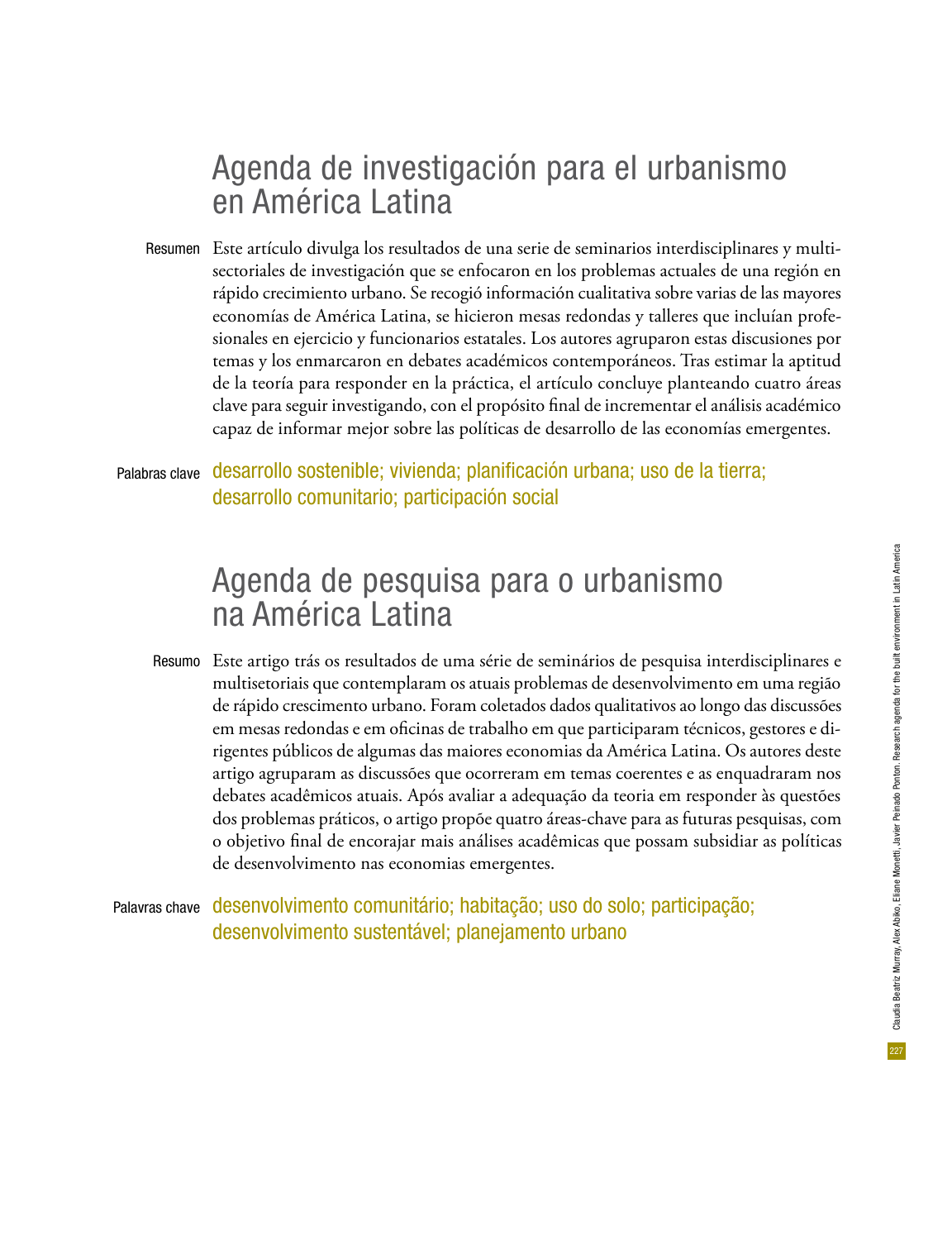### **Introduction**

During September 2013 and April 2014, academics and government officials from Argentina, Brazil, Colombia, Panama, Venezuela and the UK participated in a series of interdisciplinary research seminars organized jointly by the School of Real Estate & Planning, Henley Business School, University of Reading (UK); the Escola Politécnica University of São Paulo (Brazil), and the Architectural School at the Pontificia Universidad Javeriana (Colombia) (see Table 1 for list of events and Appendix 1 for list of participants by sector). Participants also included relevant industry representatives and postgraduate students from Latin American universities. The seminar series were part of a programme implemented by the authors to tackle development issues in Latin America. Topics covered included urban planning, design quality, sustainable construction, housing, real estate valuations and financial mechanisms for urban development.

Each day included a mix of presentations, workshops, question and answer (Q&A) sessions and round table discussions. Prior to the seminars, a contextual introduction to the built environment issues in Latin America and the UK was offered to all participants as reading material. In addition provocation papers were written by UK academics and practitioners. These provocation papers were distributed to all attendees a week prior to the event to encourage reflections and propositions from Latin American participants.

All seminars were recorded and transcribed. In addition participants were encouraged to provide feedback during and after the seminars and provide topics for research in areas that they deemed in most need of scholarly analysis.

With the aim of developing a research agenda directly informed by practitioners and government representatives, this paper groups all qualitative data collected before, during and after the seminar series according to the different themes. These themes were later framed with relevant academic debates and theories in order to evaluate linkages, discrepancies or voids between theory and practice.

The paper is organized in three parts. First, there is a background section with the contextual arguments that were put forward for discussion during the seminars. Second, a section containing the analysis of participants' responses grouped according to the core themes of the seminars and framed around current theories that have been published in either English, Portuguese or Spanish. Third, after evaluating the suitability and responsiveness of theories to solve the urban issues presented by the different sectors, the paper concludes with the proposal of a new research agenda. All comments by seminar participants must remain anonymous, but in order to contextualize the arguments, an indication of the background and nationality of the contributors has been provided.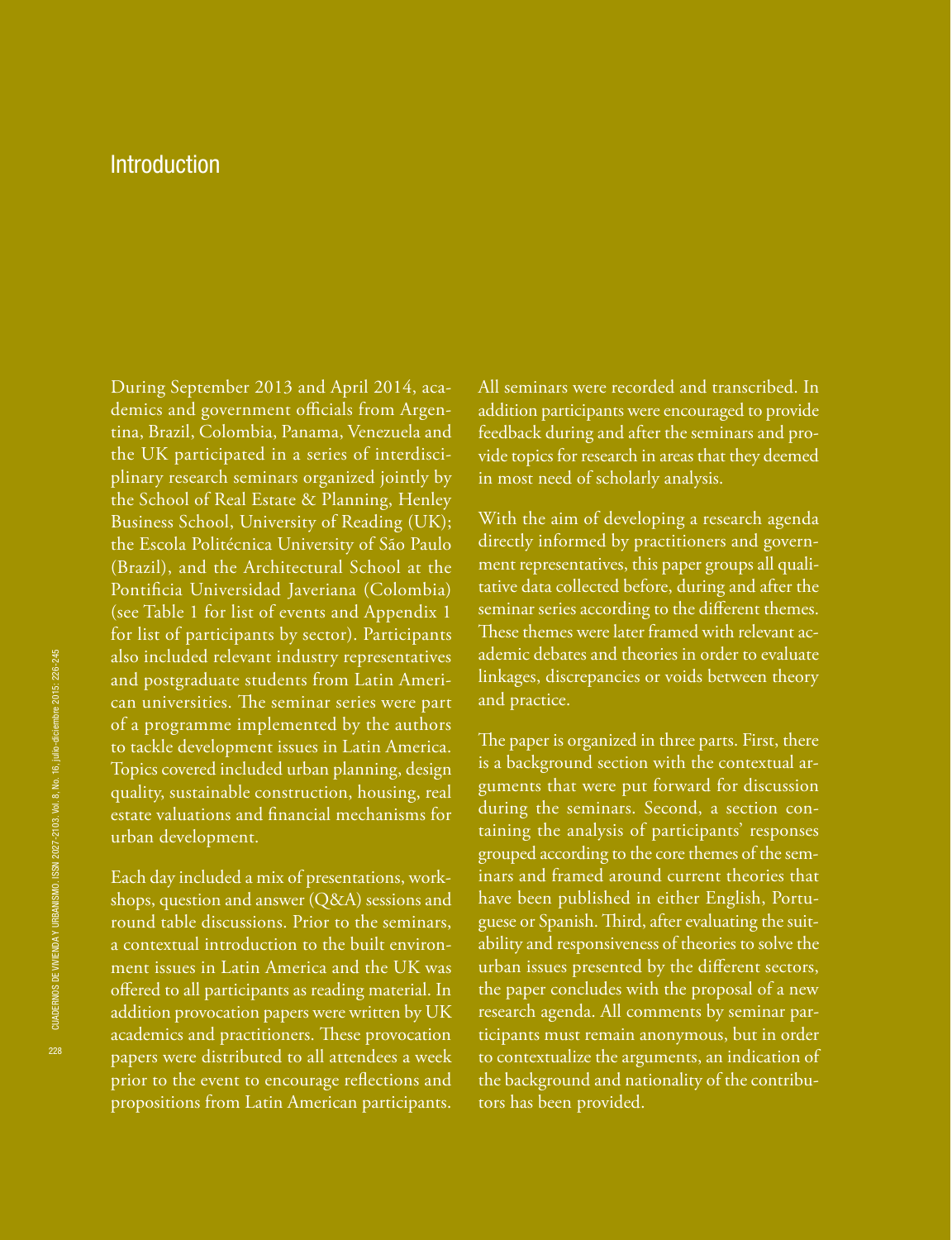Table 1. Schedule of events

| <b>Fvent Name</b>                                                                                                          | Location           | <b>Date</b>          | <b>Organising Partners</b>                                                                                  |
|----------------------------------------------------------------------------------------------------------------------------|--------------------|----------------------|-------------------------------------------------------------------------------------------------------------|
| Developing social equality and economic<br>transparency for future cities.                                                 | Sao Paulo, Brazil  | 23-26 September 2013 | Brazil: University of Sao Paulo<br>Colombia: Universidad Pontificia Javeriana<br>UK: University of Reading, |
| Unleashing the potential of equality<br>and market transparency in urban<br>and rural Latin America.                       | Bogota, Colombia   | 2-4 April 2014       | Colombia: Universidad Pontificia Javeriana.                                                                 |
| World Urban Forum UN-Habitat: Mind<br>the gap: Linking theories of equitable<br>development with practice in Latin America | Medellin, Colombia | 8 April 2014         | Brazil: University of Sao Paulo<br>Colombia: Universidad Pontificia Javeriana<br>UK: University of Reading, |

Fuente: own work

## Background: bridging the UK– Latin America knowledge gap

A report from the Government Equalities Office found that wealth inequality in the UK has increased since the 1980s (Hills *et al*., 2010) while a report by the Economic Commission for Latin America and the Caribbean (ECLAC) revealed that this region is the most unequal in the world (González & Martner, 2012). Inequality materializes in the consumer society but is more evident when it affects human needs, such as food and shelter. In the UK, increased wealth and international migration have affected land prices, putting a strain in the affordability of housing (Nygaard, 2011). In Latin America, rural to urban migration and a housing deficit of 50 million units has also affected the market (UN-Habitat, 2011). The city is indeed triumphal for a few: while London is one of the world's playgrounds for the global elite (Glaeser, 2011), Mexico City

is home to Carlos Slim, one of the richest men on Earth (Harvey, 2012). In comparing urban environments in the UK and Latin America there are obvious differences not only in geographical scale, volume of human traffic, and state of development, but also the intensity of the urban struggle: at the bottom of the pyramid the challenge for Latin Americans is often that of survival (Tironi, 2009)<sup>1</sup>.

Unlike the UK, social and economic issues in Latin America have long suffered from poor institutions and weak governments (Montaner, 2001). In addition, an inefficient tax collection system poses an insurmountable barrier for local governments to develop a welfare system (Bernardi, Barreix, Marenzi & Profeta, 2007). According to the International Labour Organization (ILO) there are 127 million people working in the "informal" sector in Latin America. The ILO report states that some countries have made good progress to keep informality rates

<sup>1</sup> For a more detailed report on regional differences see Regional Economic Disparities in OECD regions at a Glance 2011 OECD Publishing http://www.oecd-ilibrary.org/docserver/download/0411071ec011.pdf?expires=1439981214&id=id&accname=guest&checksum=E706CEFF99FD1D89C273E042552FC4A8 which provides data on the UK as well as large Latin American economies such as Brazil and Mexico.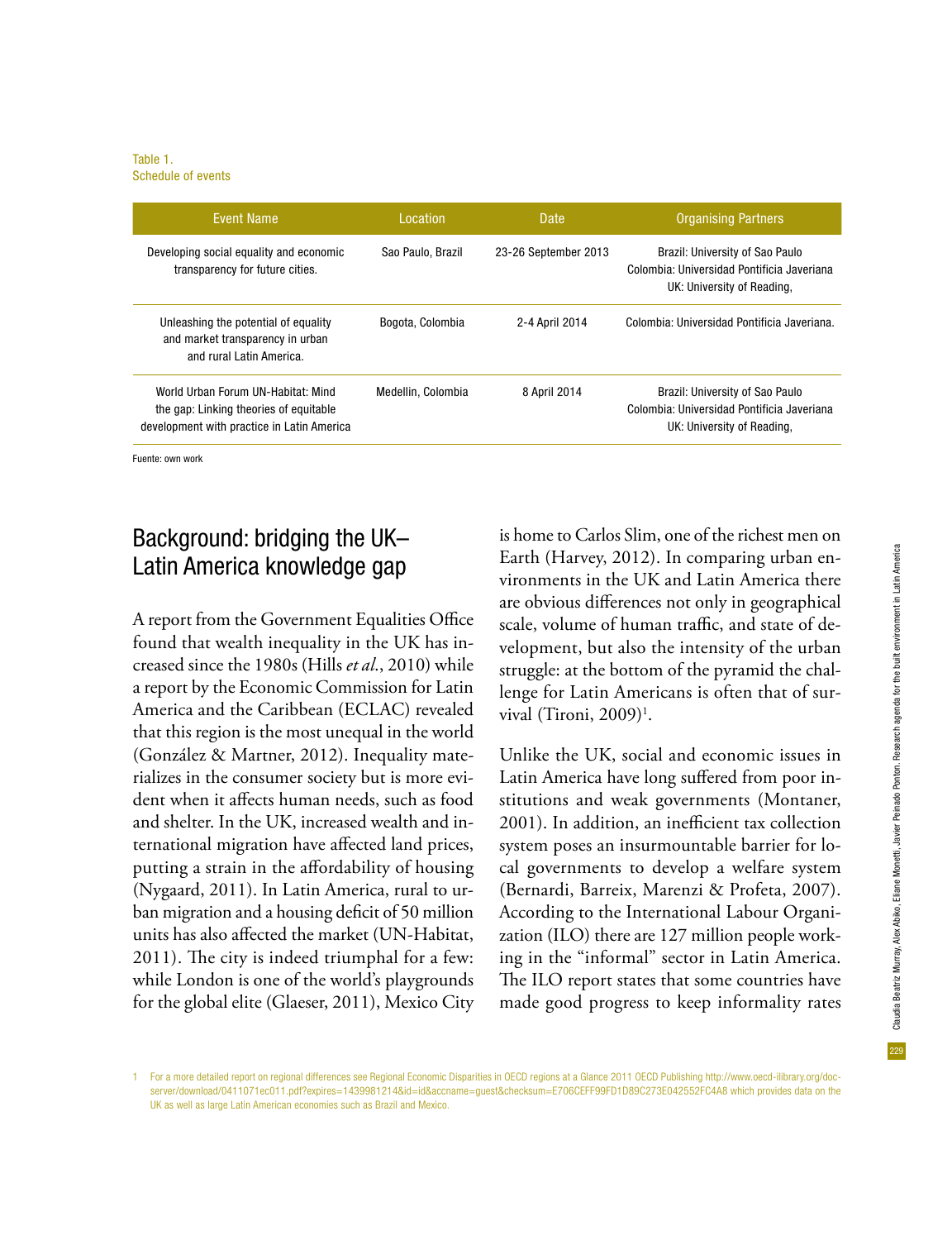230

below 50% but low-income Andean and Central American countries still experience rates of 70% or more (International Labour Organization, 2014). Nearly 50 % of the population in the region has no job security, no health coverage and pays little or no contribution to support the welfare system. In addition, colonial style clientelism and elitism means that most rich families manage to receive tax exemptions from government officials. This places the burden on the poorest sector of the population as value added tax is the main source of government income (Harvey, 2012). Policymakers, academics and experts are increasingly concerned over the widening gap between Latin American countries and developed economies such as the UK. Some claim that globalization is mostly to blame (Chomsky, 2010; Stiglitz, 2003) while others maintain that the problem of inequality is not related to recent changes in globalization but rooted in the region's own missed opportunities and wrong turnings in history (Fukuyama, 2008; Montaner, 2001). The main question for Fukuyama is why are other countries in East Asia (e. g. Taiwan, South Korea) closing the gap with the developed world and Latin America cannot? Responding to this question, Fukuyama mentions, among other factors, the neglect of economic inequality that so far many governments in the region have shown, and lack of property rights.

Peruvian economist Hernando de Soto also argues that lack of property rights affects Latin America's poor as they are unable to use their property as collateral and become entrepreneurs (De Soto, 2001). His views have been challenged (Frankema, 2006; Gilbert, 2002; Samuelson, 2001) but followed and praised by politicians (Clift, 2003; Fernandes, 2002). Some argue the time for debate is over and what is needed is action to solve the problem, as a practitioner recently put it in an urban design workshop in Rio de Janeiro: "You cannot change the tyre while riding the bike" (quoted in Nicholson, 2013). In other words, while the theoretical argument unfolds, urban development in the region will keep expanding.

Such urban development is inevitable —cities produce 50% of countries' gross domestic products, which leads to increasing competition to attract development and real estate investment (Lall, 2013). Still, parallel growth in inequality suggests that this expansion is not benefiting all citizens (González and Martner, 2012; Lima, 2006; Murray, in press). Urban sprawl has been directly related to social fragmentation as well as to environmental disasters, and yet urban planning systems in Latin America have not responded to this combined problem (Bäbr & Borsdorf, 2005; Romero & Ordenes, 2004). Furthermore, there is a lack of interaction between planning, regional geographies, climates and cultural habits, which is directly affecting urban air quality (Romero, Ihl, Rivera, Zalazar & Azocar, 1999). The main question is how to solve these problems? Are the methodologies used in the developed world transferable to areas of rapid urbanization? (De la Torre Fajnzylber & Nash, 2009; Jenks & Burgess, 2000). There are several who outline the difficulties in adapting advanced methods to the region. For example, social fragmentation is manifested not only in the development of gated neighbourhoods but also in the widespread use of private cars (Onursal & Gautam, 1997). So how is it possible to curb carbon emissions and introduce sustainable transport without addressing this refusal to interact with others? Another matter is whether Latin America has the technology to develop greener urban environments; some claim this is not the case (Lankao, 2007). Furthermore, what financial mechanisms do emerging markets have to adopt strategies employed in the developed world? (Satterthwaite, Huq, Pelling, Reid & Lankao, 2007). In this context, how can Latin American cities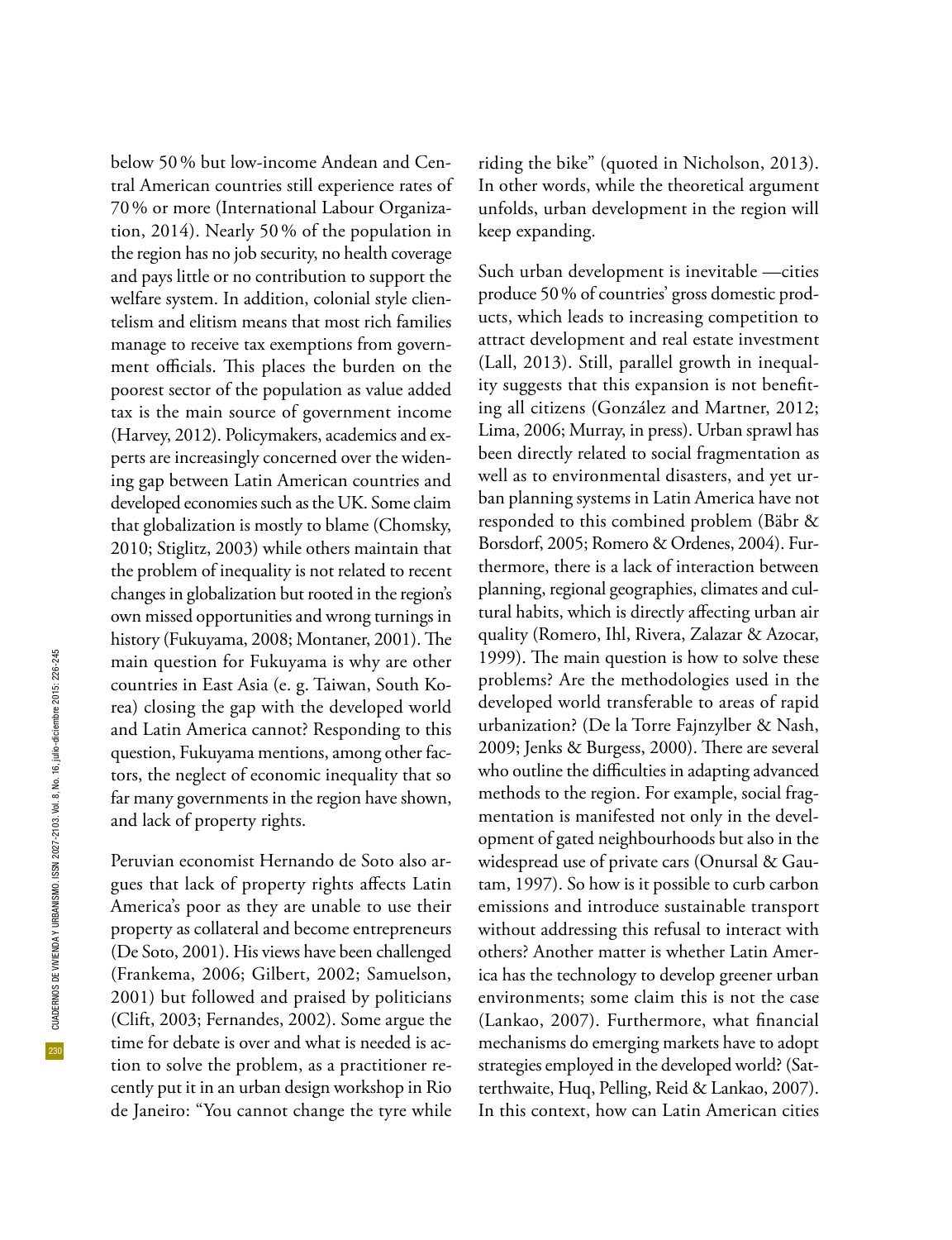secure the provision of social housing with an inefficient tax collection system that has historically constrained the welfare system (Bernardi *et al*., 2007; Bird, 2003; Harvey, 2012; Montaner, 2001)? There are also critical questions regarding the implementation of sustainable planning systems and the lack of power of local authorities over certain elites (Brain & Sabatini, 2006; Bulkeley & Betsill, 2005; Thibert & Osorio, 2014). Equally, in a divided society the politics of planning encounter daily confrontations from lower income sectors that see no benefit in strong neoliberal approaches that aim at attracting private and foreign investment (Burgess, Carmona & Kolstee, 1997).

The seminar series held in São Paulo in September 2013, and Bogota and Medellin in April 2014, facilitated engagement between academics, government officials and practitioners, exploring existing theory–practice gaps around these issues. The summary of the discussions that follows are their direct answers to these questions.

## Summary of discussions according to the themes covered

#### Sustainability and the built environment

When discussing the definition of sustainability, as understood by the different nationalities, the consensus during the seminars was that sustainability is a topic very usually approached from the developed North and that there is a need to think more about what happens in the Global South. A University of São Paulo (USP) professor pointed out that: "In Latin America we take approaches across the border and don't take into account particularities of location" stating that there's a need to measure energy consumption in tropical locations, for example. But climatic differences are not the only issues considered by

academics when discussing and contrasting sustainability in the Global North and South. In a recent study that compares Long Island in New York (USA) with the remote island of Chiloe (Chile), scientists warn that education and cultural understanding of the world can also have an impact on people's view of sustainability (Vercoe & Brinkmann, 2012).

The importance of context led to the question of climate change, and whether or not this is a big priority for Latin America. It was argued that this is a global priority, but there was a need for a more regional understanding and definition. Placing sustainability in the regional context and deconstructing goals into more manageable parts has long been recommended by academics (Dovers, 1995) and more recently framed within the global problem–local action debate (Gupta, Van der Leew & De Moel, 2007; Parris & Kates, 2003). The lack of contextualization of sustainable development in Latin America to feed into policies was denounced early in this century (Swinton, Escobar & Reardon, 2003). The response to the growing concerns was the development by ECLAC of three pivotal documents, which in accordance with regional theories of sustainable growth look at reaching economic targets while simultaneously ensuring (a) equal share of prosperity among all sectors of society; (b) reducing carbon emissions; and (c) avoiding the depletion of natural resources (ECLAC, 2010; 2012; 2014).

Few practitioners at the seminars were aware of the work of Eclac —and indeed the gap between theory and practice became evident as some planning officers noted during the seminars that when policies for sustainable development become operational, they showed flaws precisely in terms of inequality and equal distribution of responsibilities, which relates to the work of ECLAC. It was revealed, for example,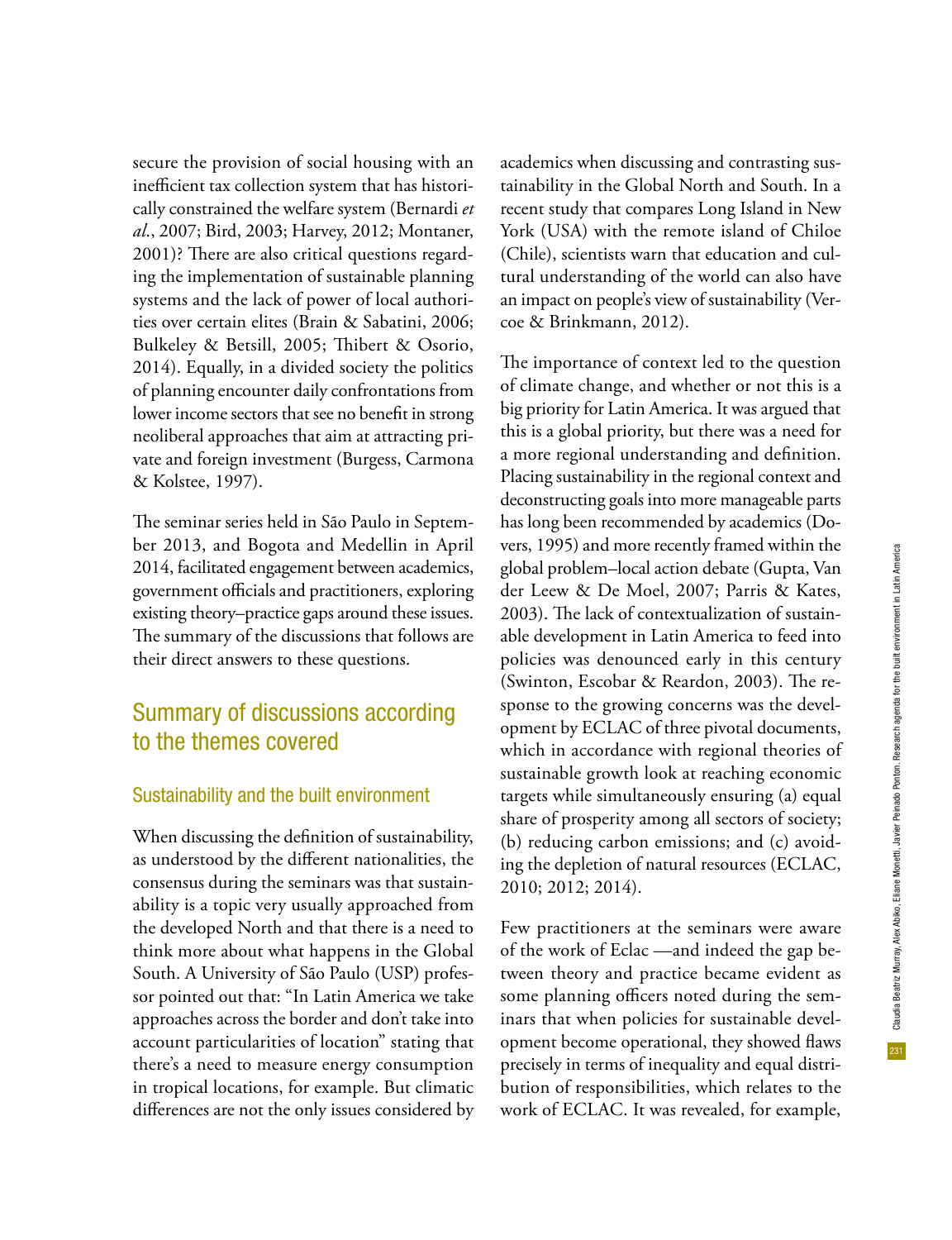by a seminar participant from Brazil that in São Paulo the regulation to control car traffic in the city centre imposes time restrictions according to number plates during the rush hour. Most people comply with this measure, but wealthy individuals sometimes buy an extra car with a different number plate, so in reality the restriction does not affect them but falls heavily on the middle classes. This measure not only increased car use in São Paulo —as well as in Bogota where a similar system of "pico y placa" exists<sup>2</sup>— but it is also widening the gap between the rich and the other sectors of society that cannot afford the luxury of a second car.

Relevant theories stress that if policies to reduce carbon emissions are going to have public acceptance, they must be fairly applied (Wilkinson & Pickett, 2009). These authors also argue that equality in the community can help to reduce carbon emissions by increasing the acceptance of policies and reducing the cost of policing. In this context, a Venezuelan representative put the issue of equality and sustainability at a global level. The question presented was how Latin American countries compare to other developed nations in terms of their carbon footprint? Shouldn't nations with higher levels of energy consumption contribute more than poorer nations with less consumption? According to this planning official, developing countries should be allowed a level of economic growth to guarantee the quality of life currently enjoyed by developed nations. The implication from these remarks is that reducing the carbon footprint will affect economic growth, which highlights another theory-practice gap. Cuba, a close neighbour of Venezuela, is the only country in the world that is managing high levels of growth with low energy consumption, perhaps an example not only of the viability of such an attempt but also a hint that reducing carbon emissions does not always imply slow economic growth<sup>3</sup>.

If sustainability requires equality and contextualization to suit Latin American conditions, the questions posed by a UK academic were as follows. What are the positive features that Latin American cities have that can be increased? What is the sustainable shape of its cities that can be built and invested in? In response, an attendee from a Colombian government organization, stated that there is little research on resilience in Colombia, and the way the government has to prioritize development activities is by responding to natural disasters. So if people are living in more vulnerable places (e. g. subject to torrential rains, land slides, etc.) the government directs more resources to those areas. Much of this short-termism is blamed on politics. So if long-term approaches are needed in order to combat climate change and build resilient cities, Latin America should depoliticize planning; furthermore, the Colombian view during the seminars was that an apolitical body acting as an advisor could be created, although the participant could not elaborate further on the format and responsibilities of such an organization.

#### Planning and public services

In part due to the heavy politicization of planning, spatial regulations in Latin America tend to be short term in comparison to the UK. Master planning continues to be a top-down approach with little public consultation. The consensus from all of the participating countries was that

<sup>2</sup> ASee 3 For Cuba see Jaffe and Soligo (2000). For a more encompassing debate on economic growth and climate change see Jackson (2009)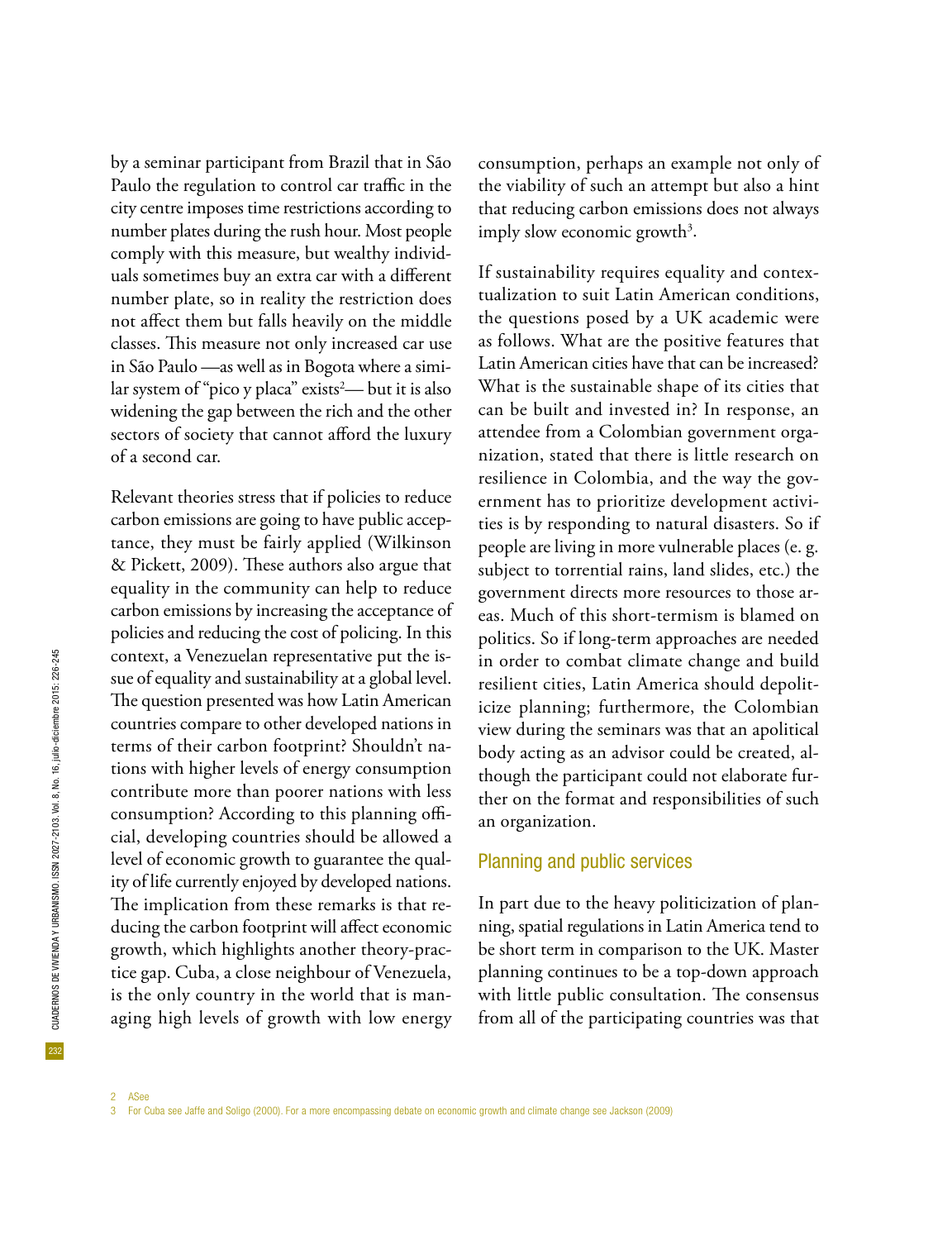233

citizens' participation is needed so urban plans belong to the people and are not at the mercy of political change. The slogan "Planning for the next generation and not for the next election" was presented by a Colombian representative.

The biggest question was around land value capture (LVC) and equitable distribution of benefits<sup>4</sup>. A Colombian participant referred to a current masterplan at the periphery of Bogota where, even though still on the drawing board, news of its implementation was somehow leaked to a small sector of the population. As a result, land values in the area have spiralled up and there is now no available land within the masterplan for social housing as the costs are too high. "Governments can create bad incentives" —the Colombian participant stated— "when change of [land] use happens we need to think how to benefit the wider population and not just one small sector". The academic literature confirms the claim that there are high profits to be made in expanding cities towards the periphery. Turning rural land into urban land, in Colombia at the turn of the last century, yielded profits of up to 550 % of its original value (Chiape de Villa, 1999).

Lack of government control over the benefits of land value, adds an extra strain to the small amount of finance available for public services and infrastructure. Although in many Latin American cities transport is improving, this is seldom due to developers' contributions. It was pointed out by a Brazilian academic that only two countries, Brazil and Colombia, have started to implement LVC policies to benefit the

public realm, a claim also made in the academic literature (Murray, in press; Smolka, 2012; 2013). Government official documents and academic literature highlight Law 388, 1997, as an important change for Colombia towards regulation of development contributions and securing land for social housing; and in the case of Brazil (and more specifically São Paulo) the so-called Special Social Interest Zones (Zonas Especiais de Interesse Social, ZEIS) are highlighted as important. The ZEIS is a new regulation that requires developers to include a certain percentage of social housing in all developments. However, some argued during the seminars that these regulations can be inefficient. In the case of Colombia, the capital city of Bogota does not fully comply with the Law 388, and has created its own legislation; furthermore, government officials working recently in remote cities in the Caribbean claimed that when quoting Law 388 to local planning authorities, the response was "That normative never arrived here"5 . As a result, the reality is that the majority of social housing in Colombia concentrates in small municipalities around major urban centres with low land values: "This creates a total imbalance as the populations do not have infrastructure and are not provided with health and educational support" claimed a government participant from that country.

In the case of São Paulo, it was stated that the ZEIS is providing good results, but more is needed to increase infrastructure. The cost of not having a good provision of public transport is affecting not only air quality but the quality of life of the millions of the city's inhabitants

<sup>4</sup> This topic became so important during our discussions in São Paulo that the research team organized a workshop on LVC during the UN-Habitat meeting in Medellin (Colombia) in 2014.

<sup>5</sup> The roots of such a statement can be found in colonial times. Spanish bureaucrats used to acknowledge receipt of a new law by placing the legislation on their heads and stating "Obedezco, pero no cumplo" ("I obey but I do not enforce"). Paradoxically this was accepted by the Crown and even if the rules were issued, enforcement was at the local officer's discretion. Some argue today that this has created a culture of inefficiency in many Latin American countries (Heras Gómez, 2004)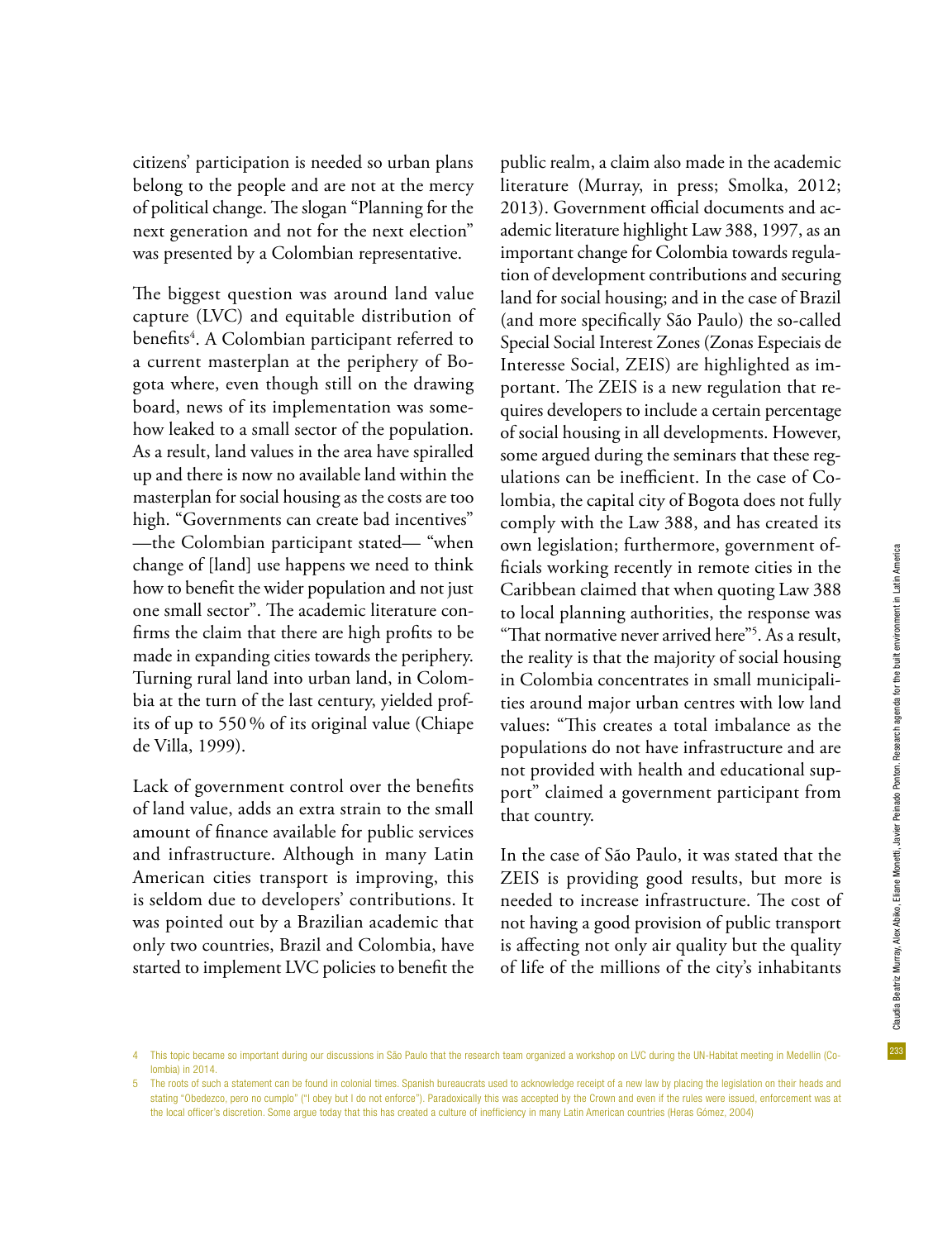that rely on their cars for mobility (Biderman, 2008). But if Brazil and Colombia are the most experienced, others are struggling. It has been reported that Argentina and Chile are lagging behind in implementing efficient LVC mechanisms and both countries rely heavily on fiscal land for social housing (Brain & Sabatini, 2006; Murray, in press). In the case of Venezuela, even if the government is sympathetic to LVC mechanisms, their use is not widely implemented across the country (Smolka, 2012).

Upgrading favelas, by providing public services, was seen as a step in the right direction by many participants in several round table discussions. This was mainly because governments in Latin America are seeing the benefits of avoiding conflict, keeping residents close to their places of work and maintaining local networks (Abiko & Coutanceau, 2013; Betancour, 2007; Boldarini, 2008). But there are conflicting arguments regarding the legalization of land titles and the success of these schemes in several countries has been challenged in the academic literature (Cuervo & Jaramillo, 2009; Gilbert, 2002; Van Gelder, 2009). The main issue is that titling theory clashes with the realities of capitalism, because even if applicants succeed in legalizing their land titles they are still not creditworthy to the banks as many do not have a permanent job. Furthermore, some find it difficult to pay land taxes and services, risking again dispossession by local authorities.

Still, the common consensus from government and practitioners during the seminars was that upgrading plans are yielding good results. Many cited the success of the various cable cars schemes (e. g. in Medellin, Rio de Janeiro and La Paz) that connects the slums with the city centres. For this group, all the upgrading plans now need is further improvement. For example, the vast areas of land and housing that even a small favela covers need to be better connected to the rest of the city, in order to guarantee that their population remains economically active with easy access to jobs. To the argument that favelas were "well located anyway", it was pointed out that although the outskirts of the favelas are located near commercial centres, there are still many people trapped inside in the centres of the favelas, far from the edges where more connectivity to transport occurs (De França & Abiko, 2013). Others contradicted the good location argument and stated that some favelas do not have the luxury of a good location —therefore long hours of commuting are becoming so common that the slogan used by the Brazilian government for their housing programme "My House, My Life" (Programa Minha Casa Minha Vida, PMCMV) is now becoming widely known in São Paulo as "My Bus, My Life".

Paradoxically, even if upgrading programmes were considered by some seminar participants as a good alternative to solving Latin America's housing deficit, the academic literature claims that, in practice, governments are sometimes reluctant to implement upgrading programmes and that the tendency is to prioritize development of new housing stock (Cuervo & Jaramillo, 2009; Gilbert, 1997; Murillo, 2001; Murray, in press; Scheinshon & Cabrera, 2009). These authors suggest that the problem lies in the reliance of large housing programmes to generate construction jobs in a region characterized by low-skill workers. Official government websites that currently promote large housing programmes in all countries participating in the seminars (Programa Crédito Argentino, Pro.Cre.Ar, in Argentina; PMCMV in Brazil; 100.000 Free Houses in Colombia; and Housing Venezuela) have, as an overall publicly declared objective, to boost productivity in the construction sector and support the national economy.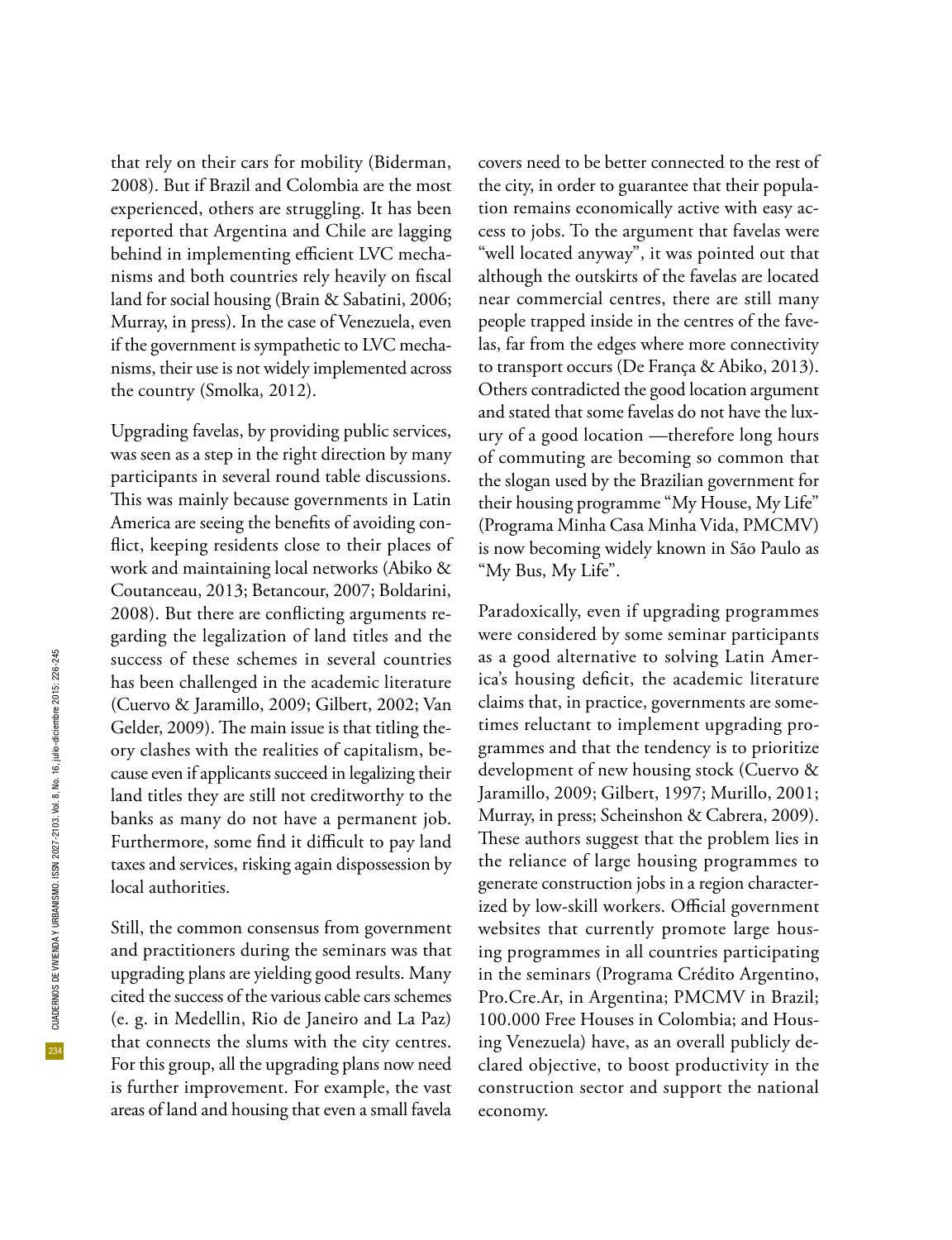235

Favela dwellers or not, the reality of the city as revealed by an academic from USP is that in São Paulo, 50 % of the population live in one area of the city, while 70 % of jobs are located in another. It was stated that in Colombia the situation is also similar, but with the additional problem that local and national governments do not always work together; so to develop a coherent transport network within the city of Bogota is a problem that can aggravate at both the regional and national level. Furthermore, it seems that the planning system in some Latin American countries should take a more flexible approach:

We [in Colombia] have too many planning rules. Everything is regulated. So this creates a problem because local authorities sometimes sit quietly behind the rules and don't allow for change to happen. This is something that becomes obvious with land invasion, favelas, etc. People cannot wait for rules to change, so they just act, even settling in high-risk areas. This shows that we need more than rules if we want to control urban dynamics in Colombia (workshop participant).

The implication here is that a more discretionary planning system is needed, but the academic literature in Argentina indicates the opposite. In metropolitan Buenos Aires the planning process is lengthy and opaque, as planning delay usually pushes developers to break ground as soon as the land is purchased. This is done with the hope that planning permission will be "solved" at some stage at the local officer's discretion (De Duren, 2006; Thuillier, 2005).

#### **Housing**

There were several issues in dealing with housing and, in particular, with informal development. The following subsections describe group discussions held in São Paulo, in 2013 and in Bogota, in 2014.

### *Social and cultural*

The Brazilian government pointed out the fact that large housing programmes, such as the PMCMV, targeted a very specific group: very low income families living in favelas (slums). A government official stated:

Some of these families have always lived in informal settlements. They are the fourth or fifth generation living in favelas. So providing them with a new house is also a cultural issue. One of those is to do with maintenance —how to get them to look after their houses. So we are not just delivering homes, there are also other factors like informing people on the economic and practical issues of keeping a house (workshop participant).

There has been some research carried out regarding quality and sustainability of social housing stock (Kowaltowski *et al*., 2006) which uses post-occupancy evaluation as a methdod to measure satisfaction; but the Brazilian government expressed their interest in more of such studies using post-occupational surveys to help them in the monitoring process of the units delivered thus far, and also to monitor the conditions that families are living in now. The Colombian government also expressed a need to monitor the outcomes of their housing projects: "We are rehousing extremely vulnerable sectors of our population that in our case often come into the cities pushed by violence" —referring to the FARC (Fuerzas Armadas Revolucionarias de Colombia) conflict— "or natural disasters". An example a Colombian participant gave for the need to understand cultural issues and to monitor customers' satisfaction illustrates the problem.

[In Colombia] there was an entire population that was relocated within the coastal city where they lived. They used to live in houses on stilts by the sea because they were a community of fishermen. Now [after relocation] they were moved to the city centre to live in concrete block houses, away from their livelihood (workshop participant).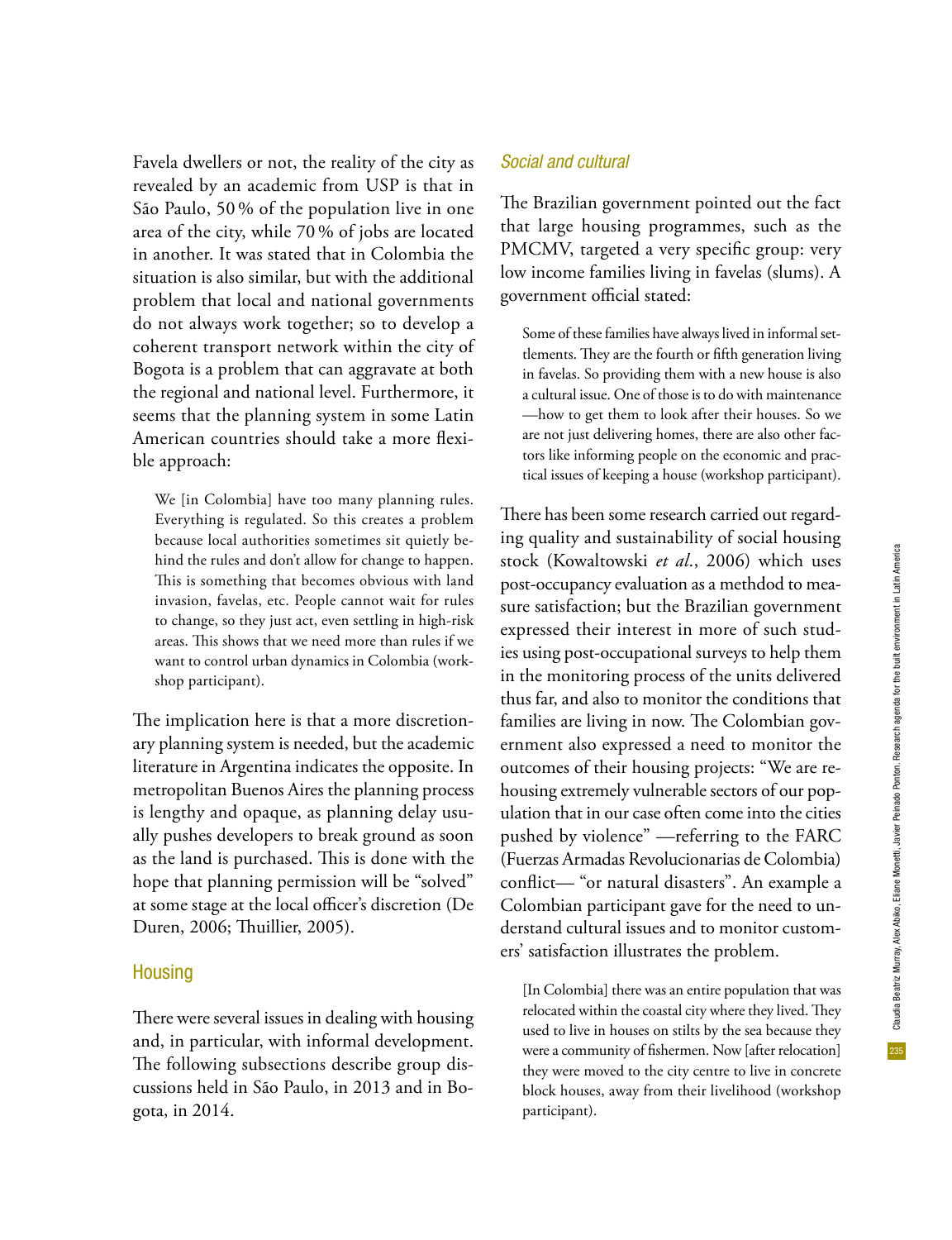So even if government action was well intended, as the living conditions of the community were deemed unsafe, the example clearly shows that there was little understanding of the cultural needs and perhaps no community consultation prior to the relocation.

#### *Community building*

Brazilian, Colombian and Venezuelan authorities acknowledged that community building is one of their biggest challenges. How to rebuild the communities once the favelas have been upgraded? All have different methods, but while some agree that they are very archaic (e. g. Brazil), others recognize that they don't have a methodology and they are in a process of learning while doing (e. g. Venezuela). A Brazilian official stated:

I'm doing a bit of self-criticism here, these are programmes that we call *movimento tecnico social*, whereby people spend too long in classrooms doing courses. These people are young and mostly women, they don't even get proper support on issues related to domestic violence. The system is not working. I think we need to update these programmes for example with technologies – the mobile phone is something that we use very little and we could use it more as a way of spreading information (workshop participant).

The problem is aggravated when ex-favela dwellers receive their new flats in a building block. Although favela dwellers are used to living in close proximity, in the favela each one was the "owner" of his/her space and able to incrementally change their homes —a practice they also want to exercise in their new homes:

This is a big problem for us [in Brazil]. Local governments want to deliver houses expecting people to keep them as they are. But people want to add their own "touch" to the units, they want to make alterations. And that in a communal block is difficult so we need to think about that, about how the community can get more involved in the maintenance of their places.

International referents of how other places deal with this – we have many, but we still don't know how to transfer this to our country (workshop participant).

But some other countries, such as Venezuela, are much more comfortable with people taking the initiative. They are tapping into the high degree of social cohesion of their *barrios* (slums), and turning that into a powerful design tool. One planning officer said:

In the informal sector people have common and very basic needs and they know the only way to solve them is by getting together as a community [...]. In other sectors of the population where there's no such a need, we find that it is more difficult to get the community to take a more pro-active approach (workshop participant).

In Colombia it was revealed that, although public consultation is compulsory, there's no real engagement. The format they use (community meetings, presentations of new developments, etc.) are just a new addition to the bureaucracy of the system, but in reality community feedback is seldom taken into account. The shortcomings of community participation in the upgrading process of informal settlements has long been acknowledged by academics in the particular cases of Colombia and Venezuela (Gilbert & Ward, 1984). These authors claim that tenure is important because owners tend to engage more in communal activities than tenants. Also projects intending to tackle vital needs (e. g. provision of water, electricity, etc.) had more support. These findings relate to other academic studies in participatory processes, which encourage policymakers to acknowledge and address the question of "What is in it for me?" that most participants ask themselves about community projects (Parker & Murray, 2012).

But even if governments and academics agree that more studies are needed in terms of cultural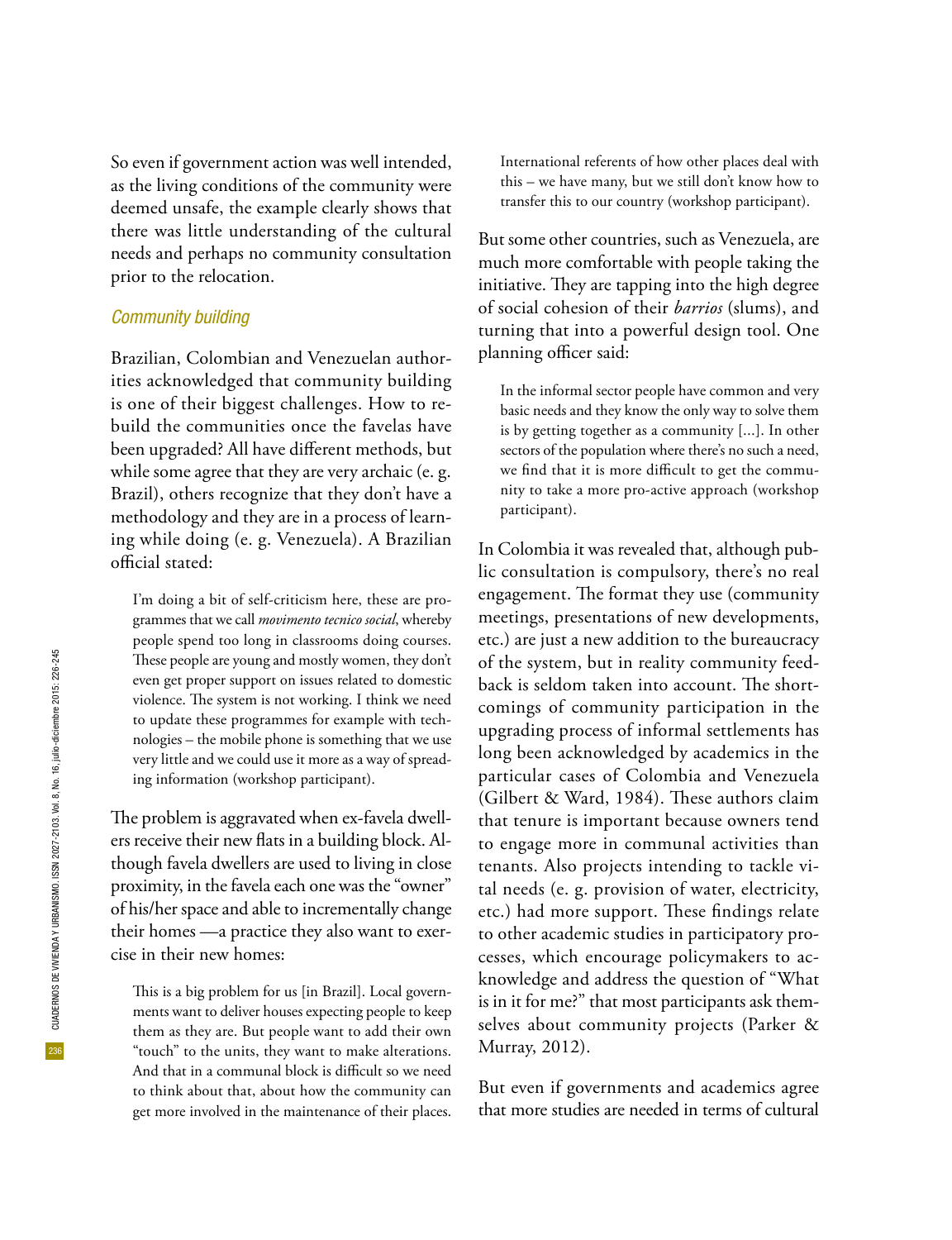changes to communities as consequence of housing programmes, there seems to be an immense wealth of data collected by non-governmental organizations (NGO), which is currently not widely used by either sector. One of the participants to the seminars in Bogota was a director of the Colombian programme "Cómo vamos" (CV). This organization started in 1998 and uses a bundle of indicators to monitor the effect of urban development on citizens and their quality of life. The organization later expanded to other Colombian cities and to the rest of Latin America. Another organization collecting data, which is equally overlooked, is Techo. This NGO began in 1997 in Chile as a youth organization to help families in extreme poverty. In recent years the Colombian bank for sustainable development (Findeter, Financiera de Desarollo Territorial) subcontracted CV in order to monitor their programmes, but the other countries do not seem to exploit the potential of such organizations. The reasons for this disconnection did not appear at all clear during the seminars, but what was clear were the consequences: there is duplication of effort as government, academics and NGO all attempt to carry out their own surveys and studies and, more worryingly, as the director of CV expressed, "There is a risk of exhausting communities, something we are already seeing in some villages, who these days tend to be less willing to participate in surveys".

#### *Housing quality*

This was presented as an issue of high importance for all the countries. It was acknowledged by the Brazilian government that at the beginning of the PMCMV, quality was overlooked and that they are now seeing the consequences of poor design and poor quality. This is acknowledged in the academic literature (De França & Abiko, 2013; Formoso, Leite & Miron, 2011; Kowaltowslki *et al*., 2006; Murray, 2013). Poor construction

quality adds to the already mounting issues of buildings maintenance. T said:

The problem that we have from these housing blocks is the payment for maintenance charges. Because we are addressing a section of the population that has no knowledge of community life [...] so we need to do a programme to promote that insertion and also to make sure that they don't deteriorate the quality of the buildings (workshop participant).

The issue of cost and quality of affordable housing was also acknowledged in Colombia, and in Argentina it was revealed that the best efforts in quality improvement of social housing tend to come from NGO or workers' co-operatives, who are finding new roles as social housing developers.

#### *House pricing*

What transpired from all participating countries is that most housing initiatives are creating a considerable cultural change on people's behaviour within their dwellings but also in their exposure to debt. This is embedded in all the subsidized housing systems that rely in the famous ABC rule (Ahorro, Bono, Crédito: savings, subsidy, credit). Through this system, a large group that had previously no knowledge of debt, are finding themselves with the responsibility of paying a mortgage. It was highlighted during the seminars by a UK academic that Latin American governments must implement plans to educate this vast section of the population, otherwise the risk of spreading another subprime mortgage crisis could be quite high. Most governments have no default mechanisms in place to deal with non-payment of mortgages. They rely on public funds and, as expressed during a round table discussion, the risk is that if the country's growth diminishes, then government guarantees will diminish. In answer to this the Brazilian government official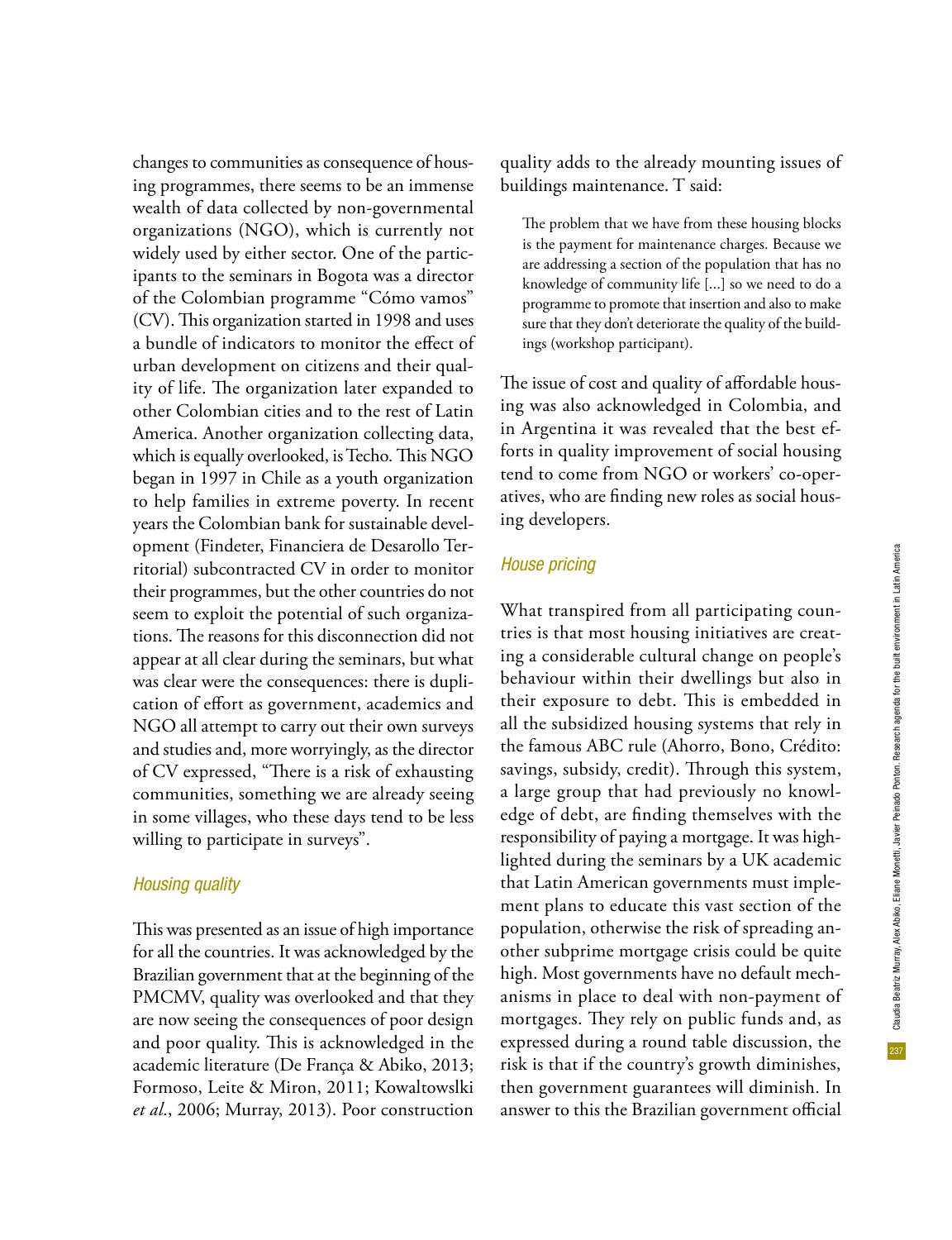pointed out the social cost of eviction or any other default mechanism:

Today this is one of my biggest questions, because these are vulnerable families, so how do you deal with mortgage payments with them? Do we use normal mechanisms? What are you going to do? Take them out of the houses because they are not paying? And put them where? What is the economic and social cost of this? (workshop participant).

The economic advisor to the PMCMV admitted that there is a complete lack of knowledge in terms of house prices. He stated:

In favelas we don't have information about the size of the houses, we don't even know the value of the land. We are advancing in themes related to construction but we have nothing in relation to property. That is one of the projects where we need more research (workshop participant).

#### Colombia also exposed their lack of information:

We have cadastral information in all cities but not on the three largest ones [...] in terms of property transactions we have two main problems, first that many transactions are in the informal market and therefore not reported, and second that the ones that are reported are usually undervalued so as not to pay full transaction costs to local authorities (workshop participant).

According to academic studies it is possible to collect informal land market information (Abramo, 2008). This author also highlights land transactions in the informal market as a high priority area for further research for Latin America

Lack of availability of data was a common problem not only for valuation of favela dwellings but also for monitoring the progress or failure of mass housing programmes. Colombia reported that they have a completely opaque market not only in regard to data of low-income housing groups, but also at higher levels as well. The claim by many participants was that the very little available data is mainly distorted or biased. Brazil also acknowledged a lack of reliable information even for large real estate valuations. The question raised by UK academics was if it were possible to collect data and, if so, where to start and data of what type? Many countries agreed they need advice on what is relevant and what is not when it comes to real estate databases, but it was highlighted that closer research interaction with the banking sector could be beneficial. The other, more pressing, question was what to do in a market that has no data but is attracting international investors? For some UK academics, the divergences in valuation techniques due to inefficient data collection were not relevant, what was important was to know how those valuations were impacting on the markets and in a wider sense Latin American society as a whole.

### **Conclusions**

In this paper we considered data collected during and after the research seminars along with relevant academic literature. We can now identify four key areas in need of further research in order to aid regional policy.

#### Equitable distribution of LVC

What transpired throughout the knowledge-exchange seminars was that, in Latin American countries, there is little connection between planning and finance, and that LVC is not equitably distributed between all sectors of the population. This inefficiency is not only constraining the development of infrastructure and the provision of affordable housing, but is also breeding inequality and impoverishing the quality of the built environment. The main question here is what planning policies (if any) are in place to guarantee improvement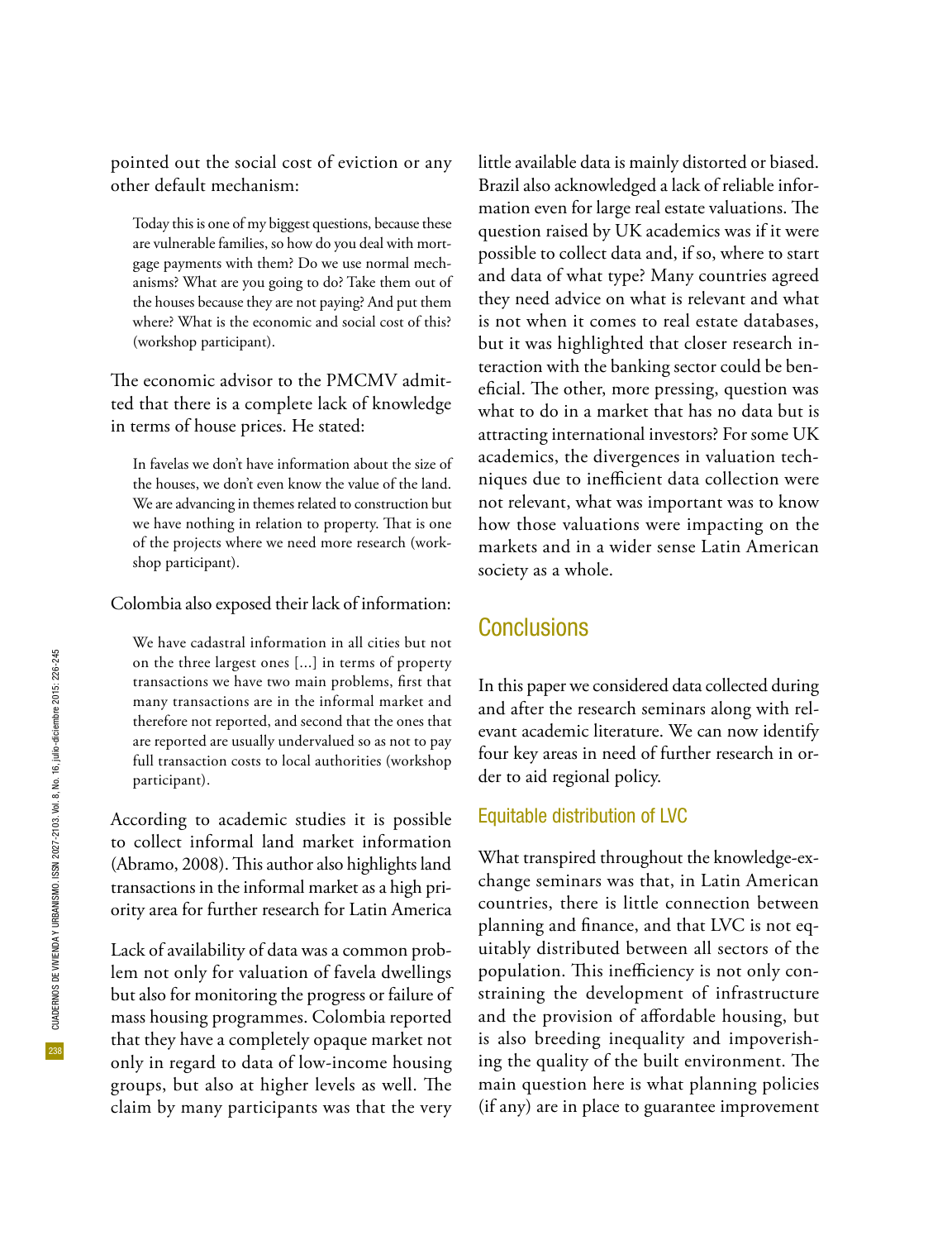contributions? If, as stated by many government officials during the seminars, the current planning rules are ineffective, can these policies be improved or modified to make them more effective? If so, is this a question of reducing regulation and promoting a more discretional system? Are there any other tools that can be implemented that are not currently being considered? For example, what can Latin America learn from unplanned informality?

#### Affordable housing

Current strategies of peripheral mass housing, which are perhaps economically viable and aim at boosting the construction sector, must be re-evaluated in terms of their social and environmental costs. What is the environmental footprint of such large schemes? What is the cost of social segregation of an already marginalized group of the population? Other areas that need revision include financial mechanisms for development and maintenance of building stock, and the impact of subsidies on the housing market, including default mechanisms. How do exfavela communities deal with living in a capitalist system, with mortgage payments and debt? Are they equipped to understand the consequences of default?

#### Social cohesion and community building

It was clear that the de-politicization of planning was necessary and that community participation was a good base to start such process. But lack of clear methodology for community engagement appeared to be obstructing progress. Further research is needed on current methods applied for participatory planning at the neighbourhood level as well as the level of housing schemes and new housing blocks. How to help thousands of favela dwellers make the transition towards their new buildings and new

communities? What tools can be implemented for this? How will these new community members understand their responsibility in the maintenance of their buildings and their public spaces?

#### Citizens' rights to quality of buildings and urban space

Government officials of participating countries acknowledged that the quality of the built environment has been overlooked. However, pressure from local communities and the civic society is mounting and governments are now directing their efforts to improving the quality of the public realm as well as that of housing schemes. The general consensus during the seminars was that improving finance and taxation mechanisms for development will provide extra funds to improve the quality of the built environment. But government officials stated that they are uncertain as to how to implement better standards. What is needed is a review of current data collected by NGO such as Cómo Vamos and Techo to evaluate how municipalities can use this data to improve urban quality. It is also important to evaluate practices from other regions in the world that have succeeded in improving design quality, and test the feasibility of their transfer to the Latin American context.

The question of equitable distribution of urban benefits was much discussed during all the seminars. The big challenge for the region is how to achieve high-quality urban environments that are accessible to all sectors of the population at minimum environmental cost, while undergoing a process of rapid development and growth. This is a complex task that demands interdisciplinary action. The development of the proposed research agenda intends to aid policymakers and practitioners to achieve this goal.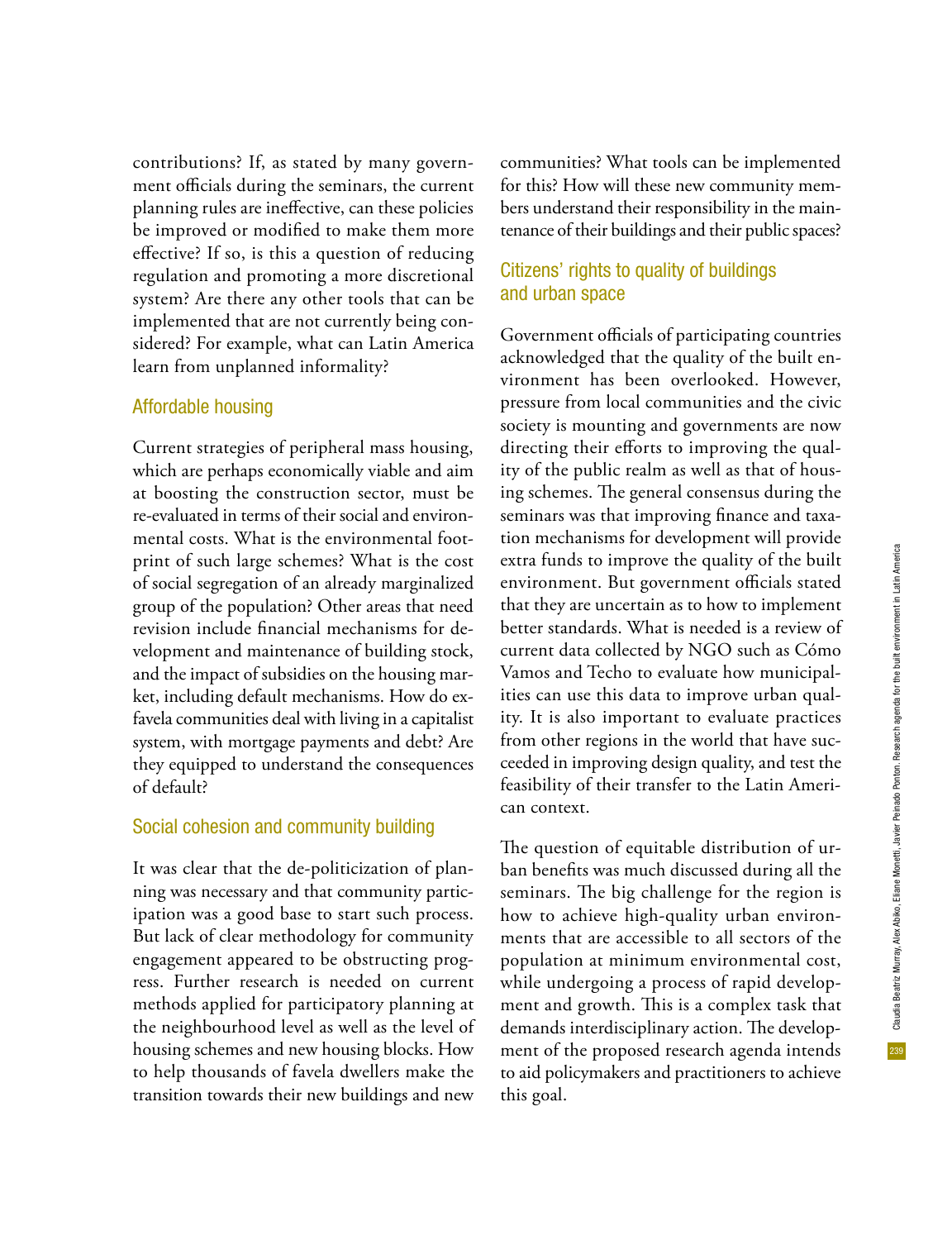## Acknowledgments

The authors are grateful to Fundação de Amparo à Pesquisa do Estado de São Paulo (Foundation for Research Support of the State of São Paulo, Fapesp); Royal Institution of Chartered Surveyors (RICS); Reading Real Estate Foundation (RREF); Henley Business School, University of Reading; and the Universities of São Paulo and Pontificia Universidad Javeriana for the funding received to carry out this work. Equally we are grateful to all participants that contributed with their knowledge and good spirit in engaging in all workshops and round table discussions. A final thanks to UN- Habitat for the opportunity to disseminate our work during the World Urban Forum 7 in Medellin in 2014.

## **Bibliography**

Abiko, A., & Coutanceau, P. A. (2013). *Slum upgrading as a contribution to a more sustainable city. Proceedings of the Sustainable Building Conference, SB13-Realising sustainability in the Tropics.* Retrieved from http://www.irbnet.de/daten/ iconda/CIB\_DC26311.pdf

Abramo, P. (2008). El mercado del suelo informal en favelas y la movilidad residencial de los pobres en las grandes metrópolis: un objeto de estudio para América Latina. *Territorios 18-19*, 55-73.

Bäbr, J., & Borsdorf, A. (2005). La ciudad latinoamericana. La construcción de un modelo. Vigencias y perspectivas. *ur[b]es*, *2*(2), 207-221.

Bernardi, L., Barreix, A., Marenzi, A., & Profeta, P. (2007). *Tax Systems and Tax Reforms in Latin America.* Retrieved from http://www. cepal.org/ilpes/noticias/paginas/4/29744/alberto\_barreix\_tax\_systems\_and\_tax\_reform\_ in\_la07\_cap1a5.pdf

Betancour, J. (2007). Approaches to the Regularisation of Informal Settlements: The Case of Primed in Medellin, Colombia. *Global Urban Development*, *3*(1), 1-15.

Biderman, C. (2008). *São Paulo's Urban Transport Infrastructure*. Retrieved from http://downloads. lsecities.net/0\_downloads/archive/\_SA/13\_News-Paper\_Essay\_Biderman.pdf

Bird, R. (2003). *Taxation in Latin America: reflections on sustainability and the balance between equity and efficiency*. Retrieved from http://www1. worldbank.org/publicsector/learningprogram/ PracticalIssues/papers/introduction%20to%20 tax%20policy/ITP0306.pdf

Boldarini Arquitetura e Urbanismo (ed.). (2008). *Urbanização de favelas. A experiência de São Paulo*. São Paulo: Prefeitura de São Paulo, Habitação.

Brain, I., & Sabatini, F. (2006). Los precios del suelo en alza carcomen el subsidio habitacional, contribuyendo al deterioro en la calidad y localización de la vivienda social. *ProUrbana*, 2-13.

Bulkeley, H., & Betsill, M. (2005). Rethinking sustainable cities: multilevel governance and the "urban" politics of climate change. *Environmental Politics*, *14*(1), 42-63.

Burgess, R., Carmona, M., & Kolstee, T. (1997). *The Challenge of Sustainable Cities: Neoliberalism and Urban Strategies in Developing Countries.*  London: Zed Books.

Chiape de Villa, M. L. (1999). *La política de vivienda de interés social en Colombia en los noventa*. Santiago de Chile: Cepal.

Chomsky, N. (2010). *Hopes and Prospects*. London: Hamish Hamilton.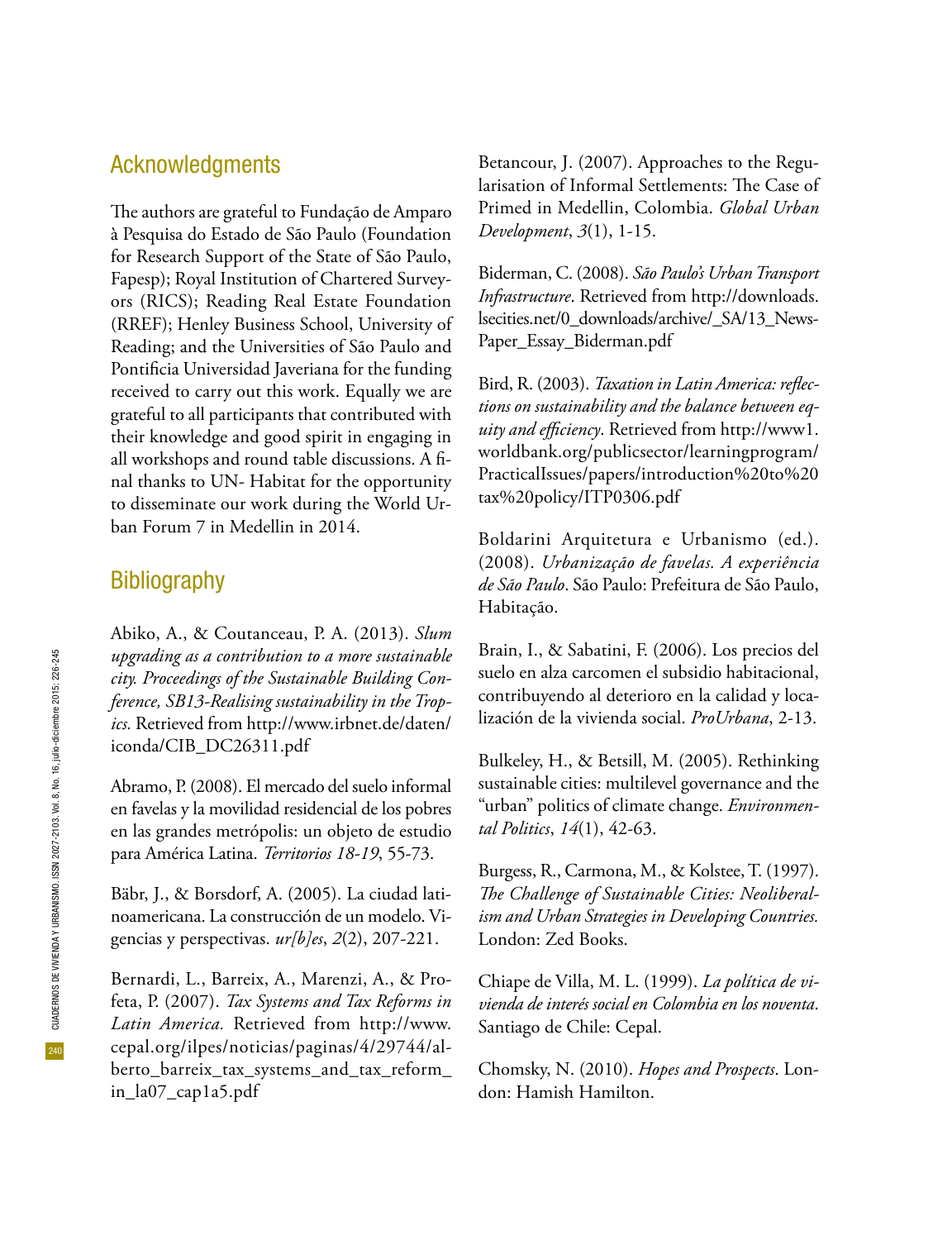Clift, J. (2003). *Hearing the Dogs Bark. Jeremy Clift Interviews Development Guru Hernando de Soto*. Retrieved from http://www.imf.org/external/pubs/ft/fandd/2003/12/pdf/people.pdf

Cuervo, N., & Jaramillo, S. (2009). Dos décadas de política de vivienda en Bogotá apostando por el mercado. In Universidad de los Andes (series editor), *Documentos CEDE 31.* Bogota: Universidad de los Andes.

De Duren, N. (2006). Planning à la carte: The Location Patterns of Gated Communities around Buenos Aires in a Decentralised Planning Context. *International Journal of Urban and Regional Research*, *30*(2), 308-327.

De França, M. & Abiko, A. (2013). *Minha casa minha vida: uma avaliação preliminar.*  Available at http://lares.org.br/Anais2013/artigos/895-1041-1-SP.pdf

De la Torre, A., Fajnzylber, P., & Nash, J. (2009). *Low Carbon, High Growth: Latin American Responses to Climate Change. An Overview*. Washington D. C.: The World Bank.

De Soto, H. (2001). *The Mystery of Capital: Why Capitalism Triumphs in the West and Fails Everywhere Else*. London: Black Swan.

Dovers, S. (1995). A Framework for Scaling and Framing Policy Problems in Sustainability. *Ecological Economics*, *12*, 93-106.

Eclac. (2010). *Time for Equality: Closing Gaps, Opening Trails. 33rd Session of Economic Commission for Latin America and the Caribbean*. Brasilia: Author.

Eclac. (2012). *Structural Change for Equality: An Integrated Approach to Development. 34th Session of Economic Commission for Latin America and the Caribbean*. San Salvador: Author.

Eclac. (2014). *Compacts for Equality. Towards a Sustainable Future. 35th Session of Economic Commission for Latin America and the Caribbean*. Lima: Author.

Fernandes, E. (2002). The Influence of de Soto's The Mystery of Capital. *Land Lines*, *14*(1), 4-7.

Formoso, C., Leite, F., & Miron, L. (2011). Client Requirements Management in Social Housing: A Case Study on the Residential Leasing Program in Brazil. *Journal of Construction in Developing Countries*, *16*(2), 47-67.

Frankema, E. H. P. (2006). *The colonial roots of Latin American land inequality in a global comparative perspective: factor endowments, institutions or political economy?* Retrieved from http://www. researchgate.net/publication/229051616\_The\_ Colonial\_Roots\_of\_Latin\_American\_Land\_Inequality\_in\_a\_Global\_Comparative\_Perspective\_Factor\_endowments\_Institutions\_or\_Political\_Economy

Fukuyama, F. (2008). *Falling Behind: Explaining the Development Gap between Latin America and the United States*. Oxford: Oxford University Press.

Gilbert, A. (1997). On Subsidies and Home-Ownership. Colombian Housing Policy During the 1990s. *Third World Planning Review 19*(1), 51-69.

Gilbert, A. (2002). On the Mystery of Capital and the Myths of Hernando de Soto: What Difference Does Legal Title Make? *International Development Planning Review*, *24*(1), 1-20.

Gilbert, A., & Ward, P. (1984). Community Participation in Upgrading Irregular Settlements: The Community Response. *World Development*, *12*(9), 913-922.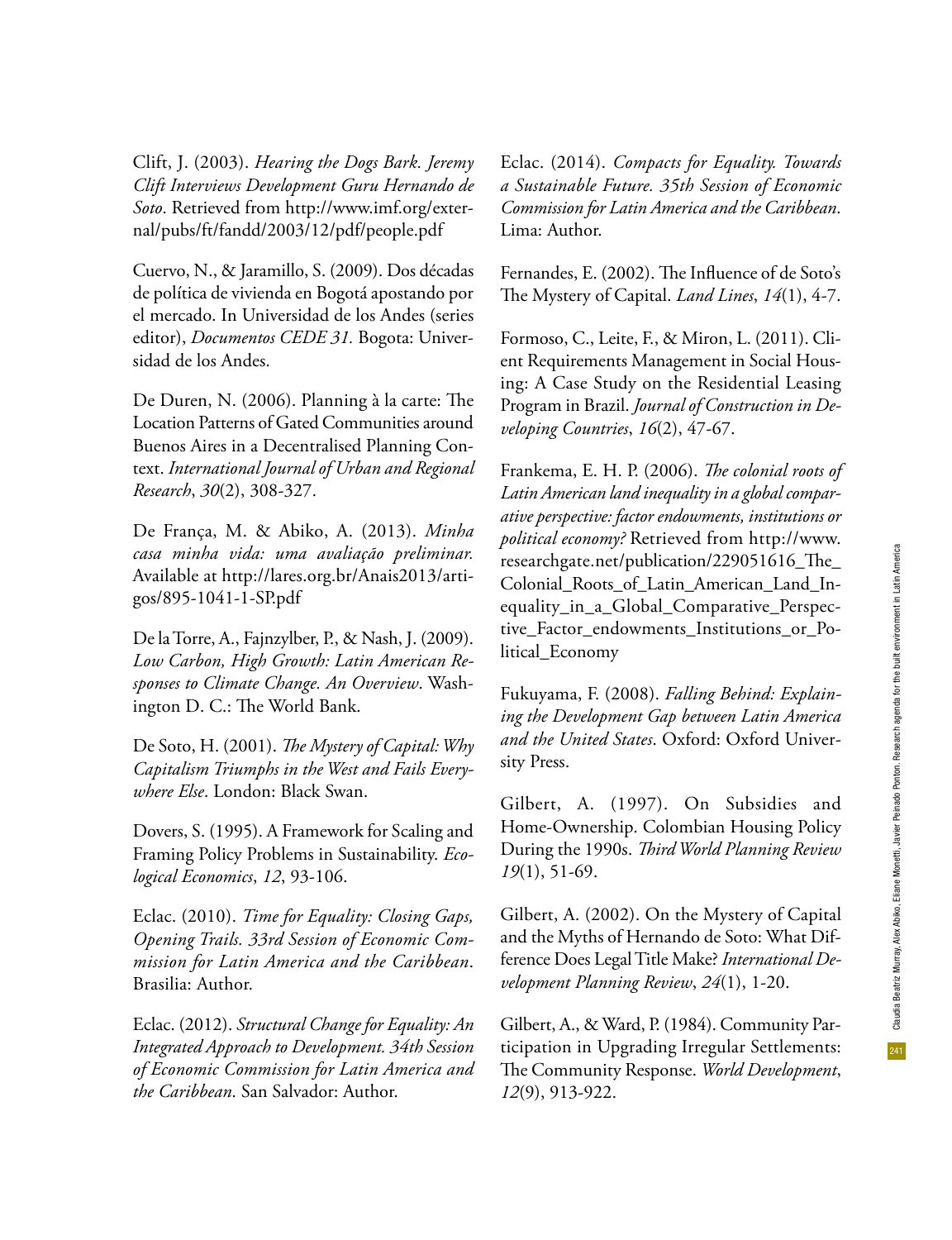Glaeser, E. (2011). *The Triumph of the City*: *How our Greatest Invention Makes us Richer, Smarter, Greener, Healthier, and Happier*. London: Macmillan.

González, I., & Martner, R. (2012). Superando el "síndrome del casillero vacío" determinantes de la distribución del ingreso en América Latina. *Revista Cepal*, *108*, 7-25.

Gupta, J., Van der Leeuw, K., & De Moel, H. (2007). Climate Change. A "Glocal" Problem Requiring "Glocal" Action. *Journal of Integral Environmental Sciences*, *4*(3), 139-148.

Harvey, D. (2012). *Rebel Cities: From the Right to the City to the Urban Revolution.* London: Verso.

Heras Gómez, L. (2004). Cultura política y democratización en América Latina. *Ciencias Sociales*, *103-104*, 23-37.

Hills, J., Brewer, M., Jenkins, S., Lister, R., Lupton, R., Machin, S. *et al*. (2010). *An Anatomy of Economic Inequality in the UK: Report of the National Equality Panel London*. London: Government Equalities Office.

International Labour Organization. (2014). *Global Employment Trends 2014: The Risk of a Jobless Recovery*. Retrieved from http://www.ilo. org/global/research/global-reports/global-employment-trends/2014/WCMS\_233953/lang- -en/index.htm

Jackson, T. (2009). *Prosperity without Growth: Economics for a Finite Planet*. London: Routledge.

Jaffe, A., & Soligo, R. (2000). *Energy in Cuba*. Retrieved from http://bakerinstitute.org/media/ files/files/39de35aa/SoligoJaffe\_EnergyCuba.pdf

Jenks, M., & Burgess, R. (2000). *Compact Cities: Sustainable Urban Forms for Developing Countries*. London: Spon Press.

Kowaltowski, D., Gomes da Silva V., Pina, S., Labaki, L., Ruschel, R., & Carvalho Moreira, D. (2006). Quality of Life and Sustainability Issues as Seen by the Population of Low-Income Housing in the Region of Campinas, Brazil. *Habitat International*, *30*(4), 1100-1114.

Lall, S. (2013). *Planning Connecting and Financing Cities Now. Priorities for City Leaders*. Washington D. C.: World Bank Group.

Lankao, P. (2007). Are We Missing the Point? Particularities of Urbanization, Sustainability and Carbon Emissions in Latin American Cities. *Environment and Urbaniaation*, *19*(1), 159-175.

Lima, J. (2006). Urban Reform and Development Regulation: The Case of Belem, Brazil. In R. Zetter, & G. Butina Watson (eds.), *Designing Sustainable Cities in the Developing World* (pp. 159-175). Hampshire: Ashgate.

Montaner, C. (2001). *Las raíces torcidas de América Latina.* Barcelona: Plaza & Janés.

Murillo, F. (2001). Private-Public Partnership, the compact City, and Social Housing: Best Practice for whom? *Development in Practice*, *11*(2- 3), 336-343.

Murray, C. (2013). Social Housing in Latin America: Red Road Flats of Tomorrow? *Academy of Urbanism Journal*, *2*, 12-14.

Murray, C. (in press). Social Inequality and Real Estate in Latin America: Approaches in Argentina, Brazil, Chile and Colombia. In R. Abdulai, F. Obeng-Odoom, E. Ochieng, & V. Maliene (eds.), *Real Estate, Construction and Economic Development in Emerging Market Economies.* London: Routledge.

Nicholson, R. (2013). *Minha casa minha vida*. Unpublished report.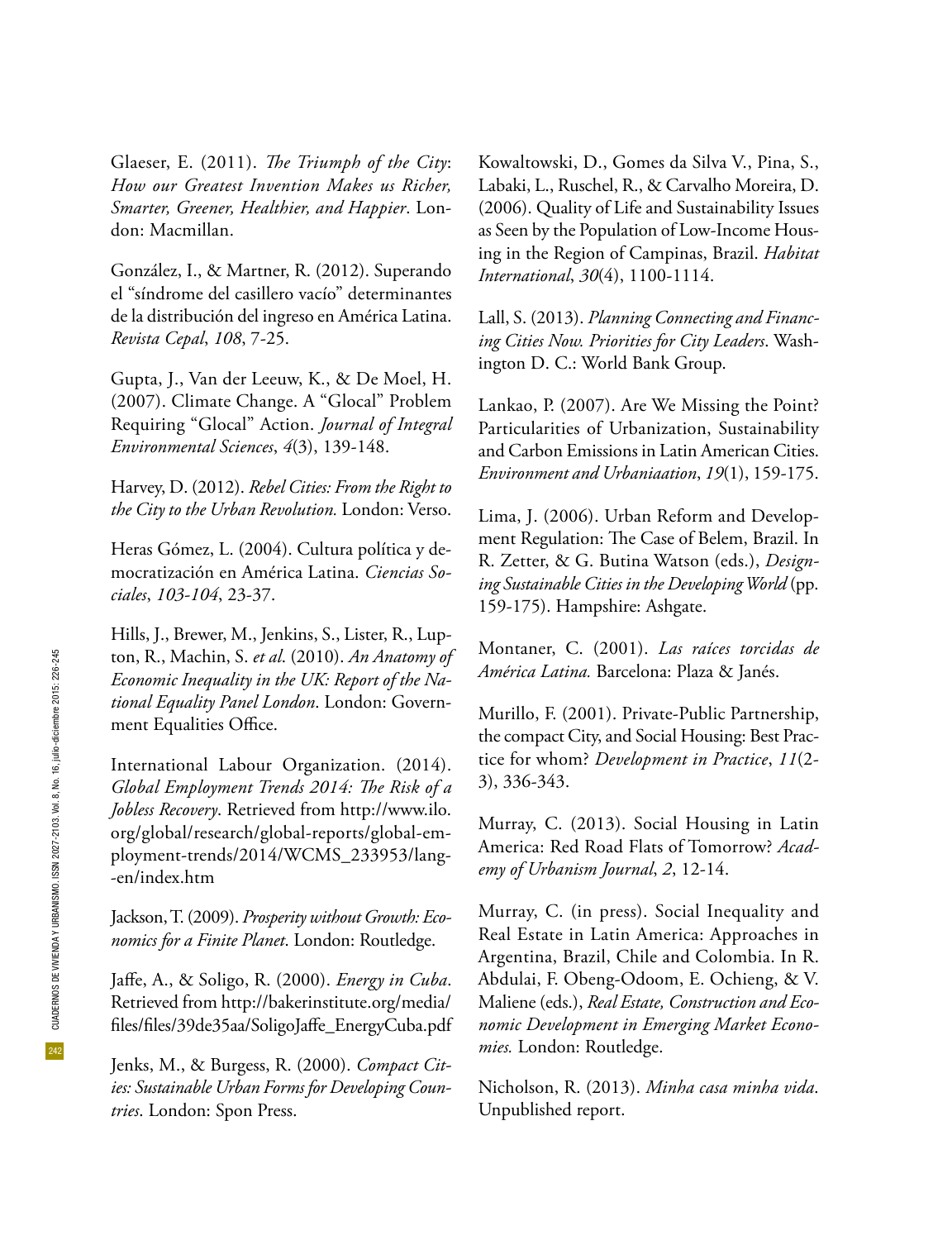Nygaard, C. (2011). International Migration, Housing Demand and Access to Home Ownership. *Urban Studies*, *48*(11), 2211-2229.

Onursal, B., & Gautam, S. (1997). Vehicular Air Pollution. Experiences from Seven Latin American Urban Centres. In World Bank (series editor), *Technical Paper: 373*. Washington D. C.: The World Bank.

Parker, G., & Murray, C. (2012). Beyond Tokenism? Community-Led Planning and Rational Choices. Findings from Participants in Local-Agenda Setting at the Neighbourhood Scale in England. *Town Planning Review*, *83*(1), 1-28.

Parris, T., & Kates, R. (2003). Characterizing and Measuring Sustainable Development. *Annual Review of Environment and Resources*, *28*, 559-586.

Romero, H., & Ordenes, F. (2004). Emerging Urbanization in the Southern Andes. Environmental Impacts of Urban Sprawl in Santiago de Chile on the Andean Piedmont. *Mountain Research and Development*, *24*(3), 197-201.

Romero, H., Ihl, M., Rivera, A., Zalazar, P., & Azocar, P. (1999). Rapid Urban Growth, Land-Use Changes and Air Pollution in Santiago, Chile. *Atmospheric Environment*, *33*(24-25), 4039-4047.

Samuelson, R. (2001). The Spirit of Capitalism. *Foreign Affairs*, *80*(1), 205-211.

Satterthwaite, D., Huq, S., Pelling, M., Reid, H., & Lankao, P. R. (2007). Adapting to Climate Change in Urban Areas. The Possibilities and Constrains in Low-and-Middle-Income Nations. In International Institute for Environment and Development (series editor), *Human Settlements Discussion Paper series: Climate Change and Cities-1.* London: IIED.

Scheinshon, M., & Cabrera, C. (2009). Social Movements and the Production of Housing in Buenos Aires. When Policies are Effective. *Environment and Urbanization*, *21*, 109-125.

Smolka, M. O. (2012). A New Look at Value Capture in Latin America. *Land Lines*, 10-15. Retrieved from http://www.lincolninst.edu/ pubs/2099\_A-New-Look-at-Value-Capture-in-Latin-America

Smolka, M. O. (2013). *Implementing Land Value Capture in Latin America. Policy Focus Report, Policies and Tools for Urban Development*. Retrieved from https://www.lincolninst.edu/pubs/2244\_ Implementing-Value-Capture-in-Latin-America

Stiglitz, J. (2003). *Globalization and its Discontents*. London: Penguin Books.

Swinton, S., Escobar, G., & Reardon, T. (2003). Poverty and Environment in Latin America: Concepts, Evidence and Policy Implications. *World Development 31*(11), 1865-1872.

Thibert, J., & Osorio, G. A. (2014). Urban Segregation and Metropolitics in Latin America: The Case of Bogota, Colombia. *International Journal of Urban and Regional Research*, *38*(4), 1319-1343.

Thuillier, G. (2005). Gated Communities in the Metropolitan Area of Buenos Aires, Argentina: A Challenge for Town Planning. *Housing Studies*, *20*(2), 255-2571.

Tironi, M. (2009). The Lost Community? Public Housing and Social Capital in Santiago de Chile, 1985-2001. *International Journal of Urban and Regional Research*, *33*(4), 974-996.

UN-Habitat. (2011). *Affordable Land and Housing in Latin America and the Caribbean.* Nairobi: UNON.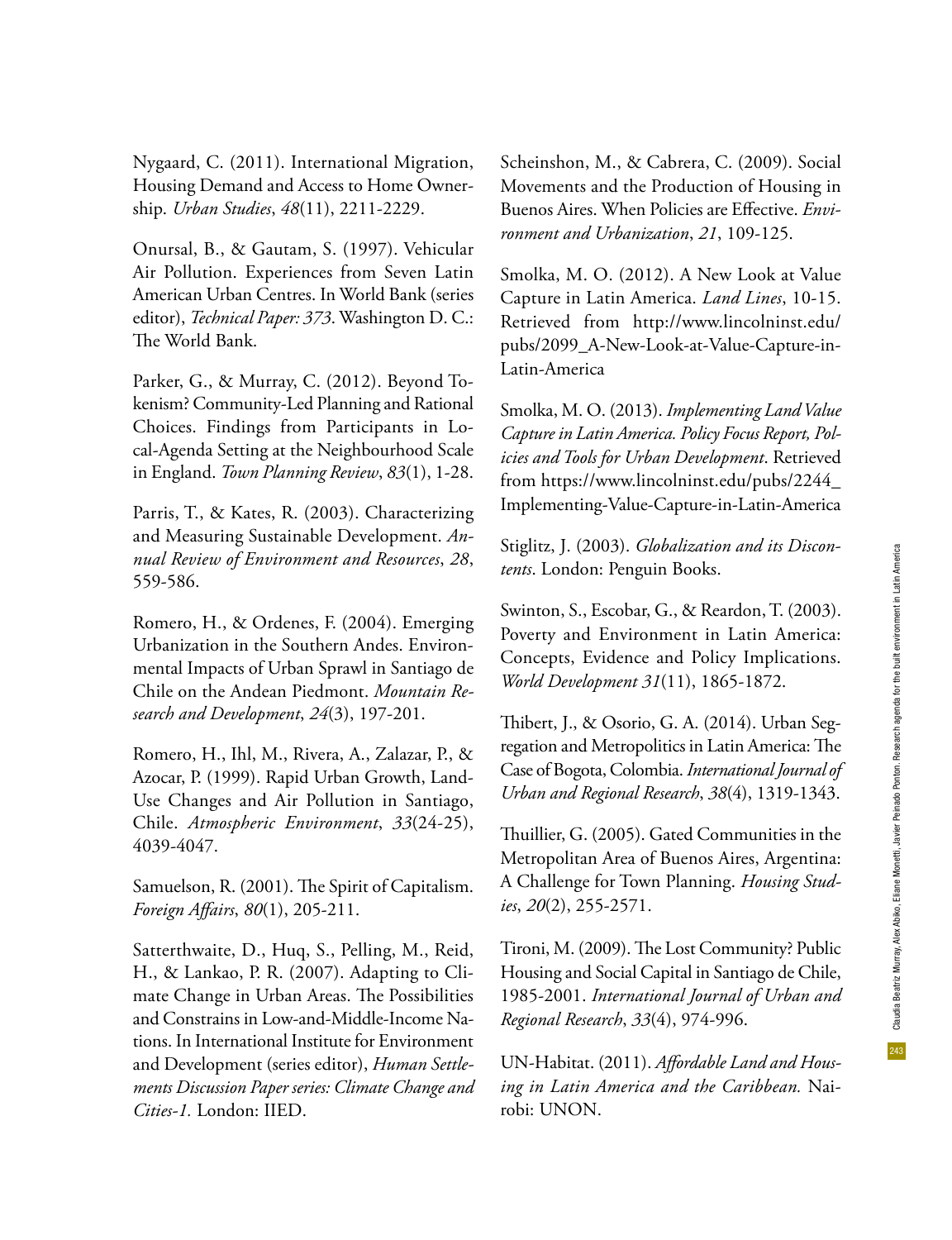Van Gelder, J. L. (2009). Legal Tenure Security, Perceived Tenure and Housing Improvement in Buenos Aires: An Attempt towards Integration. *International Journal of Urban and Regional Research*, *33*(1), 126-146.

Vercoe, R., & Brinkmann, R. (2012). A Tale of Two Sustainabilities: Comparing Sustainability in the Global North and South to Uncover Meaning for Education. *Journal of*  *Sustainability Education*. Retrieved from http://www.jsedimensions.org/wordpress/ content/a-tale-of-two-sustainabilities-comparing-sustainability-in-the-global-northand-south-to-uncover-meaning-for-educators\_2012\_03/

Wilkinson, R., & Pickett, K. (2009). *The Spirit Level: Why Equality is Better for Everyone*. London: Penguin Books.